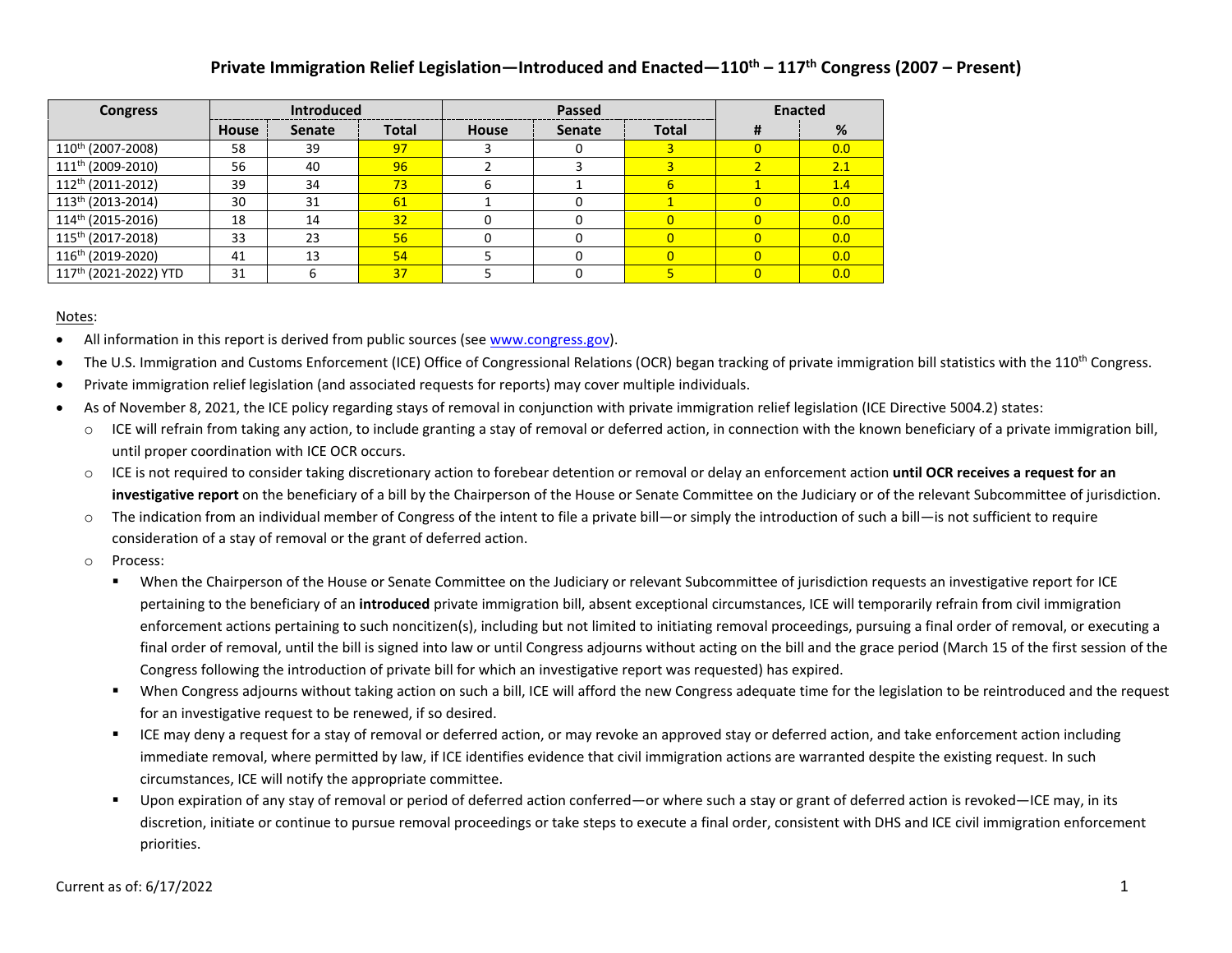#### Key:

Name of private relief bill beneficiary and notes (if any)



| <b>Beneficiary</b>             |                                       |                                 |                              |                               | <b>Congress</b>               |                              |                              |                   |
|--------------------------------|---------------------------------------|---------------------------------|------------------------------|-------------------------------|-------------------------------|------------------------------|------------------------------|-------------------|
|                                | $110^{th}$                            | $111$ <sup>th</sup>             | $112^{th}$                   | 113 <sup>th</sup>             | $114^{\text{th}}$             | 115 <sup>th</sup>            | 116 <sup>th</sup>            | 117 <sup>th</sup> |
| Shigeru Yamada                 | 29 Jan 07                             | 6 Dec 10                        |                              |                               |                               |                              |                              |                   |
|                                | Filner (D-CA/51)                      | Feinstein (D-CA)                |                              |                               |                               |                              |                              |                   |
|                                | <b>HR 2760</b><br><b>Passed House</b> | S 4010<br>Became private law    |                              |                               |                               |                              |                              |                   |
|                                |                                       | 111-1 on 22 Dec 10              |                              |                               |                               |                              |                              |                   |
| Hotaru Nakama Ferschke         |                                       | 13 Oct 09                       |                              |                               |                               |                              |                              |                   |
|                                |                                       | Webb (D-VA)                     |                              |                               |                               |                              |                              |                   |
|                                |                                       | S 1774                          |                              |                               |                               |                              |                              |                   |
|                                |                                       | Became private law              |                              |                               |                               |                              |                              |                   |
| Zdenko Lisak                   | 6 Mar 07                              | 111-2 on 22 Dec 10<br>23 Feb 09 | 5 Jan 11                     |                               |                               |                              |                              |                   |
|                                | LaTourette (R-OH/14)                  | LaTourette (R-OH/14)            | LaTourette (R-OH/14)         |                               |                               |                              |                              |                   |
|                                | <b>HR 1364</b>                        | <b>HR 1141</b>                  | <b>HR 193</b>                |                               |                               |                              |                              |                   |
| Martha Palmillas de Morales    |                                       | 23 Feb 10                       | 5 Jan 11                     | 27 Feb 13                     |                               |                              |                              |                   |
|                                |                                       | Pastor (D-AZ/4)                 | Pastor (D-AZ/4)              | Pastor (D-AZ/4)               |                               |                              |                              |                   |
|                                |                                       | <b>HR4673</b>                   | <b>HR 194</b>                | <b>HR 878</b>                 |                               |                              |                              |                   |
| Nery Antonio Velasquez-Robiero |                                       | 14 Sep 10                       | 5 Jan 11                     | 6 Feb 13                      |                               |                              |                              |                   |
|                                |                                       | Pastor (D-AZ/4)                 | Pastor (D-AZ/4)              | Pastor (D-AZ/4)               |                               |                              |                              |                   |
|                                |                                       | HR 6125                         | <b>HR 195</b>                | <b>HR 590</b>                 |                               |                              |                              |                   |
| Roberto Luis Dunoyer Mejia     | 20 May 08<br>Hunter (R-CA/52)         | 30 Apr 09<br>Hunter (R-CA/52)   | 6 Jan 11<br>Hunter (R-CA/52) | 15 Feb 13<br>Hunter (R-CA/52) | 16 Apr 15<br>Hunter (R-CA/52) | 9 Mar 17<br>Hunter (R-CA/52) | 8 Feb 19<br>Hunter (R-CA/52) |                   |
|                                | HR 6103                               | <b>HR 2225</b>                  | <b>HR 211</b>                | <b>HR 802</b>                 | <b>HR 1889</b>                | <b>HR 1490</b>               | HR 1136                      |                   |
| Consuelo Cardona Molina        | 20 May 08                             | 30 Apr 09                       | 6 Jan 11                     | 15 Feb 13                     | 16 Apr 15                     | 9 Mar 17                     | 8 Feb 19                     |                   |
|                                | Hunter (R-CA/52)                      | Hunter (R-CA/52)                | Hunter (R-CA/52)             | Hunter (R-CA/52)              | Hunter (R-CA/52)              | Hunter (R-CA/52)             | Hunter (R-CA/52)             |                   |
|                                | HR 6103                               | <b>HR 2225</b>                  | <b>HR 211</b>                | <b>HR 802</b>                 | <b>HR 1889</b>                | <b>HR 1490</b>               | <b>HR 1136</b>               |                   |
| Camilo Dunoyer Cardona         | 20 May 08                             | 30 Apr 09                       | 6 Jan 11                     | 15 Feb 13                     | 16 Apr 15                     | 9 Mar 17                     | 8 Feb 19                     |                   |
|                                | Hunter (R-CA/52)                      | Hunter (R-CA/52)                | Hunter (R-CA/52)             | Hunter (R-CA/52)              | Hunter (R-CA/52)              | Hunter (R-CA/52)             | Hunter (R-CA/52)             |                   |
|                                | HR 6103                               | <b>HR 2225</b>                  | <b>HR 211</b>                | <b>HR 802</b>                 | <b>HR 1889</b>                | <b>HR 1490</b>               | HR 1136                      |                   |
| Pablo Dunoyer Cardona          | 20 May 08                             | 30 Apr 09                       | 6 Jan 11                     | 15 Feb 13                     | 16 Apr 15                     | 9 Mar 17                     | 8 Feb 19                     |                   |
|                                | Hunter (R-CA/52)                      | Hunter (R-CA/52)                | Hunter (R-CA/52)             | Hunter (R-CA/52)              | Hunter (R-CA/52)              | Hunter (R-CA/52)             | Hunter (R-CA/52)             |                   |
|                                | HR 6103                               | <b>HR 2225</b>                  | <b>HR 211</b>                | <b>HR 802</b>                 | <b>HR 1889</b>                | <b>HR 1490</b>               | <b>HR 1136</b>               |                   |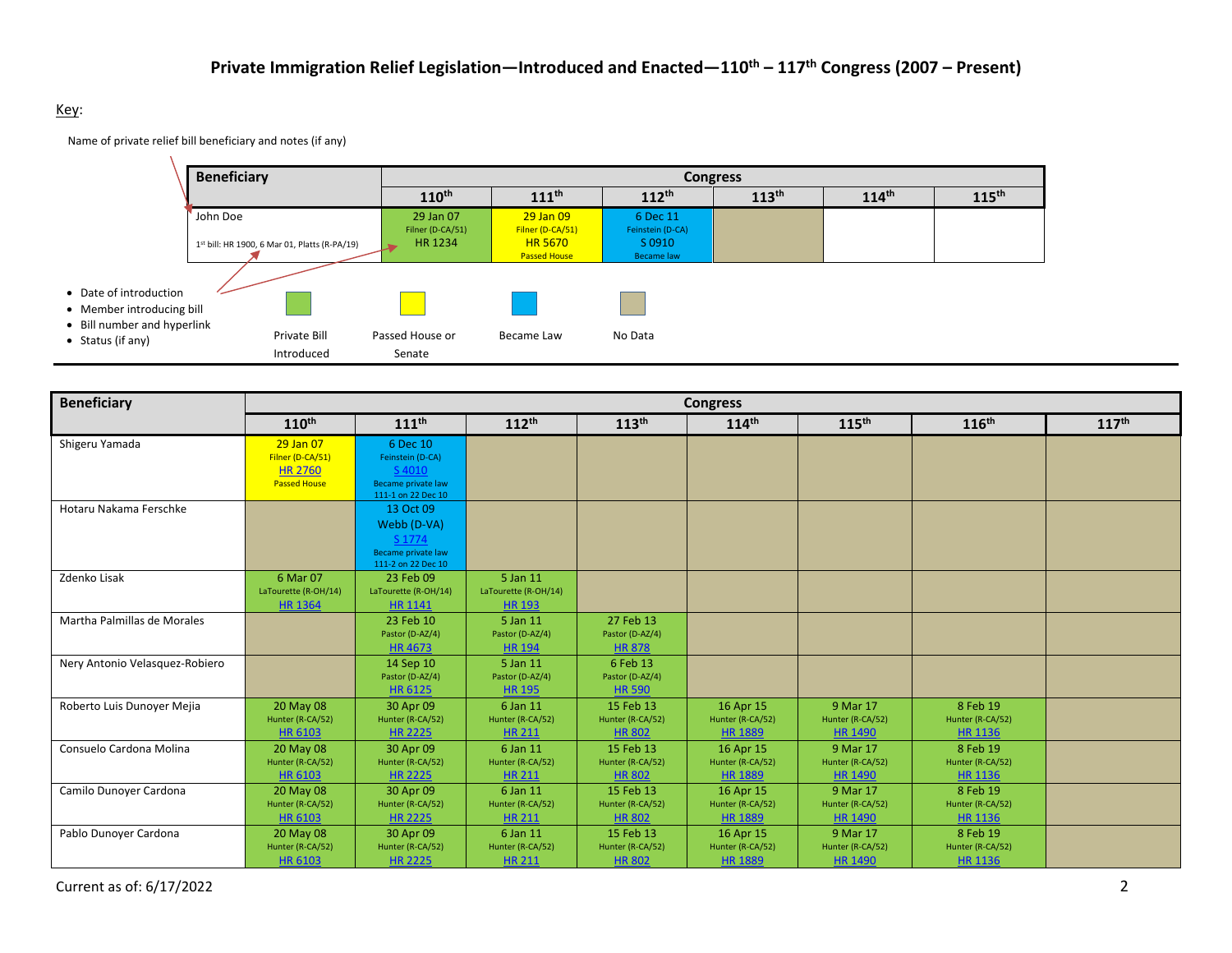| Alemseghed Mussie Tesfamical                                   | 4 Jan 07            | 2 Jan 09                             | 7 Jan 11                | 22 Jan 13               | 6 Jan 15          | 23 Jan 17         | 15 Jan 19         |  |
|----------------------------------------------------------------|---------------------|--------------------------------------|-------------------------|-------------------------|-------------------|-------------------|-------------------|--|
| 1st bill: S. 2004, 2 Feb 02, Schumer (D-NY)                    | King (R-NY/3)       | King (R-NY/3)                        | King (R-NY/3)           | Schumer (D-NY)          | Schumer (D-NY)    | Schumer (D-NY)    | Schumer (D-NY)    |  |
| 2 <sup>nd</sup> bill: <b>S. 142</b> , 24 Jan 05, Schumer D-NY) | <b>HR 240</b>       | <b>HR 358</b>                        | <b>HR 259</b>           | S <sub>36</sub>         | S <sub>22</sub>   | S 187             | S 115             |  |
|                                                                |                     |                                      |                         |                         |                   |                   |                   |  |
|                                                                | 26 Jan 07           | 3 Feb 09                             | 26 Jan 11               | 11 Apr 13               | 21 Jan 15         |                   | 14 Mar 19         |  |
|                                                                | Schumer (D-NY)      | Schumer (D-NY)                       | Schumer (D-NY)          | King (R-NY/3)           | King (R-NY/3)     |                   | King (R-NY/2)     |  |
|                                                                | S 78                | S 368                                | S 200                   | <b>HR 1519</b>          | <b>HR462</b>      |                   | <b>HR 1808</b>    |  |
| <b>Esther Karinge</b>                                          | 12 Mar 07           | 13 Jan 09                            | 18 Jan 11               | 5 Mar 13                | 12 Feb 15         |                   |                   |  |
|                                                                | Markey (D-MA/7)     | Markey (D-MA/7)                      | Markey (D-MA/7)         | Markey (D-MA/5)         | Markey (D-MA)     |                   |                   |  |
|                                                                | <b>HR 1485</b>      | <b>HR492</b>                         | <b>HR316</b>            | <b>HR 977</b>           | S 513             |                   |                   |  |
|                                                                | <b>Passed House</b> |                                      | <b>Passed House</b>     | 16 Dec 13               |                   |                   |                   |  |
|                                                                |                     |                                      |                         | Markey (D-MA)           |                   |                   |                   |  |
|                                                                |                     |                                      |                         | S 1832                  |                   |                   |                   |  |
| Lauli'i Matu'u                                                 |                     | 17 Nov 10                            | 19 Jan 11               |                         |                   |                   |                   |  |
|                                                                |                     | Filner (D-CA/51)                     | Filner (D-CA/51)        |                         |                   |                   |                   |  |
|                                                                |                     | <b>HR 6424</b>                       | <b>HR354</b>            |                         |                   |                   |                   |  |
| Pablo Eduardo Perrone                                          |                     | 13 Jan 10                            | 19 Jan 11               |                         |                   |                   |                   |  |
|                                                                |                     | Filner (D-CA/51)                     | Filner (D-CA/51)        |                         |                   |                   |                   |  |
|                                                                |                     | <b>HR4460</b>                        | <b>HR355</b>            |                         |                   |                   |                   |  |
|                                                                |                     |                                      |                         |                         |                   |                   |                   |  |
| Flavia Maboloc Cahoon                                          | 22 Jan 07           | 28 Jan 09                            | 19 Jan 11               | 28 Jun 13               | 3 Mar 15          | 16 Feb 17         |                   |  |
|                                                                | Filner (D-CA/51)    | Filner (D-CA/51)                     | Filner (D-CA/51)        | Davis (D-CA/53)         | Davis (D-CA/53)   | Davis (D-CA/53)   |                   |  |
|                                                                | <b>HR630</b>        | <b>HR742</b>                         | <b>HR356</b>            | <b>HR 2608</b>          | <b>HR 1231</b>    | <b>HR 1198</b>    |                   |  |
| Corine Nathalie de Chalup                                      | 16 Jan 08           | 11 Feb 09                            | 19 Jan 11               | 3 Jan 13                | 20 Jan 15         | 5 Jan 17          | 14 May 19         |  |
| Turcinovic                                                     | Lipinski (D-IL/3)   | Lipinski (D-IL/3)                    | Lipinski (D-IL/3)       | Lipinski (D-IL/3)       | Lipinski (D-IL/3) | Lipinski (D-IL/3) | Lipinski (D-IL/3) |  |
| 1st bills: S. 1916, 2 Apr 98, Durbin (D-IL) and                | <b>HR 5030</b>      | <b>HR 1009</b>                       | <b>HR537</b>            | <b>HR 306</b>           | <b>HR422</b>      | <b>HR349</b>      | <b>HR 2737</b>    |  |
| HR 4784, 9 Oct 98, Sidney (D-IL/9)                             | <b>Passed House</b> |                                      | <b>Passed House</b>     | <b>Passed House</b>     |                   |                   |                   |  |
| LPR (20 Aug 19)                                                |                     |                                      |                         |                         |                   |                   |                   |  |
| <b>Emilio Maya</b>                                             |                     | 5 Feb 10                             | 20 Jan 11               |                         |                   |                   |                   |  |
|                                                                |                     | Hinchey (D-NY/22)                    | Hinchey (D-NY/22)       |                         |                   |                   |                   |  |
|                                                                |                     | <b>HR4618</b>                        | <b>HR391</b>            |                         |                   |                   |                   |  |
| Analia Maya                                                    |                     | 5 Feb 10                             |                         |                         |                   |                   |                   |  |
|                                                                |                     | Hinchey (D-NY/22)                    |                         |                         |                   |                   |                   |  |
|                                                                |                     | <b>HR4618</b>                        |                         |                         |                   |                   |                   |  |
| Geert Botzen                                                   | 5 Jan 07            | 8 Jan 09                             | 20 Jan 11               |                         |                   |                   |                   |  |
|                                                                | Lee $(D-CA/9)$      | Lee $(D-CA/9)$                       | Lee $(D-CA/9)$          |                         |                   |                   |                   |  |
|                                                                | <b>HR320</b>        | <b>HR359</b>                         | <b>HR392</b>            |                         |                   |                   |                   |  |
| Maria Eva Duran                                                |                     | 20 Sep 10                            | 20 Jan 11               | 8 Feb 13                |                   |                   |                   |  |
|                                                                |                     | Roybal-Allard (D-CA/34)              | Roybal-Allard (D-CA/34) | Roybal-Allard (D-CA/34) |                   |                   |                   |  |
|                                                                |                     | <b>HR 6158</b>                       | <b>HR393</b>            | <b>HR 608</b>           |                   |                   |                   |  |
| Jessica Duran Cortes                                           |                     | 20 Sep 10                            | 20 Jan 11               | 8 Feb 13                |                   |                   |                   |  |
|                                                                |                     | Roybal-Allard (D-CA/34)              | Roybal-Allard (D-CA/34) | Roybal-Allard (D-CA/34) |                   |                   |                   |  |
|                                                                |                     | <b>HR 6158</b>                       | <b>HR393</b>            | <b>HR 608</b>           |                   |                   |                   |  |
| Daniel Ivan Duran Cortes                                       |                     |                                      | 20 Jan 11               | 8 Feb 13                |                   |                   |                   |  |
|                                                                |                     | 20 Sep 10<br>Roybal-Allard (D-CA/34) | Roybal-Allard (D-CA/34) | Roybal-Allard (D-CA/34) |                   |                   |                   |  |
|                                                                |                     |                                      |                         |                         |                   |                   |                   |  |
|                                                                |                     | <b>HR 6158</b>                       | <b>HR393</b>            | <b>HR 608</b>           |                   |                   |                   |  |
| Jose Antonio Duran Cortes                                      |                     | 20 Sep 10                            | 20 Jan 11               | 8 Feb 13                |                   |                   |                   |  |
|                                                                |                     | Roybal-Allard (D-CA/34)              | Roybal-Allard (D-CA/34) | Roybal-Allard (D-CA/34) |                   |                   |                   |  |
|                                                                |                     | <b>HR 6158</b>                       | <b>HR393</b>            | <b>HR 608</b>           |                   |                   |                   |  |
| Zheng Xue Feng                                                 | 8 Feb 07            | 22 Jan 09                            | 24 Jan 11               | 14 Jun 13               |                   |                   |                   |  |
|                                                                | Platts (R-PA/19)    | Platts (R-PA/19)                     | Platts (R-PA/19)        | Smith (R-NJ/4)          |                   |                   |                   |  |
|                                                                | <b>HR975</b>        | <b>HR 659</b>                        | <b>HR411</b>            | <b>HR 2392</b>          |                   |                   |                   |  |
| Zhu Zai Yong                                                   | 8 Feb 07            | 22 Jan 09                            | 24 Jan 11               | 14 Jun 13               | 10 Feb 15         | 23 Jan 17         |                   |  |
| 1st bill: HR 3179, 6 Mar 01, Platts (R-PA/19)                  | Platts (R-PA/19)    | Platts (R-PA/19)                     | Platts (R-PA/19)        | Smith (R-NJ/4)          | Smith (R-NJ/4)    | Smith (R-NJ/4)    |                   |  |
|                                                                | <b>HR 975</b>       | <b>HR 659</b>                        | <b>HR411</b>            | <b>HR 2392</b>          | <b>HR 859</b>     | <b>HR 616</b>     |                   |  |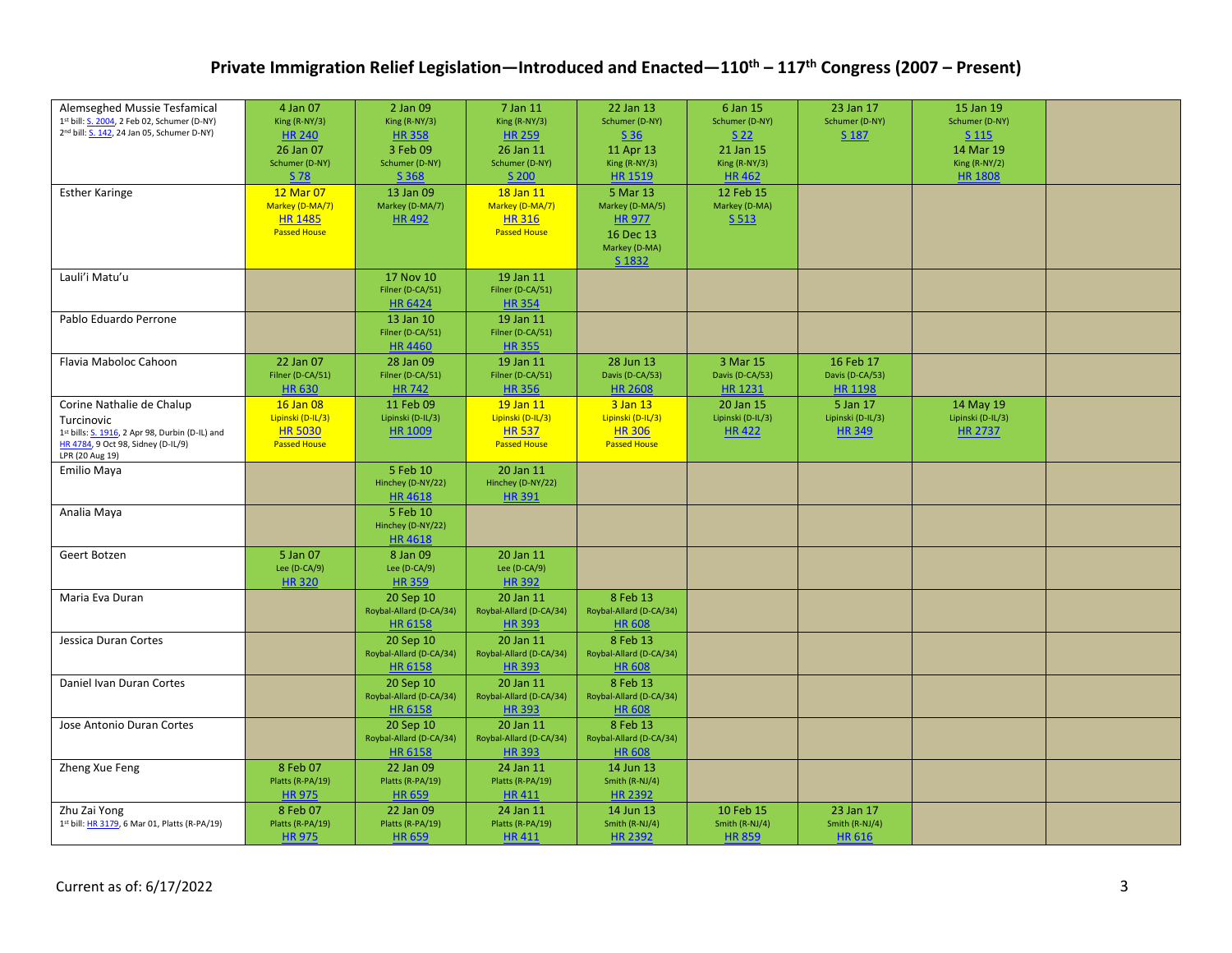| Whu Chao                                                     | 8 Feb 07<br>Platts (R-PA/19)      | 22 Jan 09<br>Platts (R-PA/19)     | 24 Jan 11<br>Platts (R-PA/19)    |                                  |                                 |                                 |                                 |  |
|--------------------------------------------------------------|-----------------------------------|-----------------------------------|----------------------------------|----------------------------------|---------------------------------|---------------------------------|---------------------------------|--|
|                                                              | <b>HR 975</b>                     | <b>HR 659</b>                     | <b>HR411</b>                     |                                  |                                 |                                 |                                 |  |
| Gong Shi (Shi Gong)                                          | 8 Feb 07                          | 22 Jan 09                         | 24 Jan 11                        | 14 Jun 13                        |                                 |                                 |                                 |  |
|                                                              | Platts (R-PA/19)                  | Platts (R-PA/19)                  | Platts (R-PA/19)                 | Smith (R-NJ/4)                   |                                 |                                 |                                 |  |
|                                                              | <b>HR975</b>                      | <b>HR 659</b>                     | <b>HR411</b>                     | <b>HR 2392</b>                   |                                 |                                 |                                 |  |
| He Ar Ming                                                   | 8 Feb 07                          | 22 Jan 09                         | 24 Jan 11                        | 14 Jun 13                        |                                 |                                 |                                 |  |
|                                                              | Platts (R-PA/19)                  | Platts (R-PA/19)                  | Platts (R-PA/19)                 | Smith (R-NJ/4)                   |                                 |                                 |                                 |  |
|                                                              | <b>HR975</b>                      | <b>HR 659</b>                     | <b>HR411</b>                     | <b>HR 2392</b>                   |                                 |                                 |                                 |  |
| Dong Su Gi<br>1st bill: HR 3179, 6 Mar 01, Platts (R-PA/19)  | 8 Feb 07<br>Platts (R-PA/19)      | 22 Jan 09<br>Platts (R-PA/19)     | 24 Jan 11<br>Platts (R-PA/19)    | 14 Jun 13<br>Smith (R-NJ/4)      | 10 Feb 15<br>Smith (R-NJ/4)     | 23 Jan 17<br>Smith (R-NJ/4)     | 3 Jan 19<br>Smith (R-NJ/4)      |  |
|                                                              | <b>HR 975</b>                     | <b>HR 659</b>                     | <b>HR411</b>                     | <b>HR 2392</b>                   | <b>HR 859</b>                   | <b>HR 616</b>                   | <b>HR 239</b>                   |  |
| Zhou Xin Sing (aka Zhou Xing Xin,                            | 8 Feb 07                          | 22 Jan 09                         | 24 Jan 11                        | 14 Jun 13                        | 10 Feb 15                       | 23 Jan 17                       | 3 Jan 19                        |  |
| Siong)                                                       | Platts (R-PA/19)                  | Platts (R-PA/19)                  | Platts (R-PA/19)                 | Smith (R-NJ/4)                   | Smith (R-NJ/4)                  | Smith (R-NJ/4)                  | Smith (R-NJ/4)                  |  |
| 1st bill: HR 3179, 6 Mar 01, Platts (R-PA/19)                | <b>HR 975</b>                     | <b>HR 659</b>                     | <b>HR411</b>                     | <b>HR 2392</b>                   | <b>HR 859</b>                   | <b>HR 616</b>                   | <b>HR 239</b>                   |  |
| Zheng Shi Ji                                                 | 8 Feb 07                          | 22 Jan 09                         | 24 Jan 11                        | 14 Jun 13                        | 10 Feb 15                       | 23 Jan 17                       | 3 Jan 19                        |  |
| 1st bill: HR 3179, 6 Mar 01, Platts (R-PA/19)                | Platts (R-PA/19)                  | Platts (R-PA/19)                  | Platts (R-PA/19)                 | Smith (R-NJ/4)                   | Smith (R-NJ/4)                  | Smith (R-NJ/4)                  | Smith (R-NJ/4)                  |  |
|                                                              | <b>HR975</b>                      | <b>HR 659</b>                     | <b>HR411</b>                     | <b>HR 2392</b>                   | <b>HR 859</b>                   | <b>HR 616</b>                   | <b>HR 239</b>                   |  |
| Chen Mei Xi                                                  | 8 Feb 07                          | 22 Jan 09                         |                                  |                                  |                                 |                                 |                                 |  |
|                                                              | Platts (R-PA/19)                  | Platts (R-PA/19)                  |                                  |                                  |                                 |                                 |                                 |  |
|                                                              | <b>HR 975</b>                     | <b>HR 659</b>                     |                                  |                                  |                                 |                                 |                                 |  |
| Liu Bao Jin<br>1st bill: HR 3179, 6 Mar 01, Platts (R-PA/19) | 8 Feb 07<br>Platts (R-PA/19)      | 22 Jan 09<br>Platts (R-PA/19)     | 24 Jan 11<br>Platts (R-PA/19)    | 14 Jun 13<br>Smith (R-NJ/4)      | 10 Feb 15<br>Smith (R-NJ/4)     | 23 Jan 17<br>Smith (R-NJ/4)     | 3 Jan 19<br>Smith (R-NJ/4)      |  |
|                                                              | <b>HR975</b>                      | <b>HR 659</b>                     | <b>HR411</b>                     | <b>HR 2392</b>                   | <b>HR 859</b>                   | <b>HR 616</b>                   | <b>HR 239</b>                   |  |
| Cao Xiang Qui                                                | 8 Feb 07                          | 22 Jan 09                         | 24 Jan 11                        |                                  |                                 |                                 |                                 |  |
|                                                              | Platts (R-PA/19)                  | Platts (R-PA/19)                  | Platts (R-PA/19)                 |                                  |                                 |                                 |                                 |  |
|                                                              | <b>HR 975</b>                     | <b>HR 659</b>                     | <b>HR411</b>                     |                                  |                                 |                                 |                                 |  |
| Lin Yeng Ming                                                | 8 Feb 07                          | 22 Jan 09                         | 24 Jan 11                        | 14 Jun 13                        | 10 Feb 15                       | 23 Jan 17                       |                                 |  |
| 1st bill: HR 3179, 6 Mar 01, Platts (R-PA/19)                | Platts (R-PA/19)                  | Platts (R-PA/19)                  | Platts (R-PA/19)                 | Smith (R-NJ/4)                   | Smith (R-NJ/4)                  | Smith (R-NJ/4)                  |                                 |  |
|                                                              | <b>HR975</b>                      | <b>HR 659</b>                     | <b>HR411</b>                     | <b>HR 2392</b>                   | <b>HR 859</b>                   | <b>HR 616</b>                   |                                 |  |
| Zou Xue Can                                                  | 8 Feb 07                          | 22 Jan 09                         | 24 Jan 11                        | 14 Jun 13                        | 10 Feb 15                       | 23 Jan 17                       |                                 |  |
| 1st bill: HR 3179, 6 Mar 01, Platts (R-PA/19)                | Platts (R-PA/19)<br><b>HR 975</b> | Platts (R-PA/19)<br><b>HR 659</b> | Platts (R-PA/19)<br><b>HR411</b> | Smith (R-NJ/4)<br><b>HR 2392</b> | Smith (R-NJ/4)<br><b>HR 859</b> | Smith (R-NJ/4)<br><b>HR 616</b> |                                 |  |
|                                                              | 8 Feb 07                          | 22 Jan 09                         |                                  |                                  |                                 |                                 |                                 |  |
| Zheng Lian Bian                                              | Platts (R-PA/19)                  | Platts (R-PA/19)                  |                                  |                                  |                                 |                                 |                                 |  |
|                                                              | <b>HR 975</b>                     | <b>HR 659</b>                     |                                  |                                  |                                 |                                 |                                 |  |
| You Li Yun                                                   | 8 Feb 07                          | 22 Jan 09                         |                                  |                                  |                                 |                                 |                                 |  |
|                                                              | Platts (R-PA/19)                  | Platts (R-PA/19)                  |                                  |                                  |                                 |                                 |                                 |  |
|                                                              | <b>HR 975</b>                     | <b>HR 659</b>                     |                                  |                                  |                                 |                                 |                                 |  |
| Lu Xu Yong (aka Yong Lu Xue)                                 | 8 Feb 07                          | 22 Jan 09                         | 24 Jan 11                        | 14 Jun 13                        |                                 |                                 |                                 |  |
|                                                              | Platts (R-PA/19)                  | Platts (R-PA/19)                  | Platts (R-PA/19)                 | Smith (R-NJ/4)                   |                                 |                                 |                                 |  |
|                                                              | <b>HR 975</b>                     | <b>HR 659</b>                     | <b>HR411</b>                     | <b>HR 2392</b>                   |                                 |                                 |                                 |  |
| Liu Jia Wen<br>1st bill: HR 3179, 6 Mar 01, Platts (R-PA/19) | 8 Feb 07<br>Platts (R-PA/19)      | 22 Jan 09<br>Platts (R-PA/19)     | 24 Jan 11<br>Platts (R-PA/19)    | 14 Jun 13<br>Smith (R-NJ/4)      | 10 Feb 15<br>Smith (R-NJ/4)     | 23 Jan 17<br>Smith (R-NJ/4)     | 3 Jan 19<br>Smith (R-NJ/4)      |  |
|                                                              | <b>HR 975</b>                     | <b>HR 659</b>                     | <b>HR411</b>                     | <b>HR 2392</b>                   | <b>HR 859</b>                   | HR 616                          | <b>HR 239</b>                   |  |
| Cheng Lin Guo                                                | 8 Feb 07                          | 22 Jan 09                         | 24 Jan 11                        |                                  |                                 |                                 |                                 |  |
|                                                              | Platts (R-PA/19)                  | Platts (R-PA/19)                  | Platts (R-PA/19)                 |                                  |                                 |                                 |                                 |  |
|                                                              | <b>HR975</b>                      | <b>HR 659</b>                     | <b>HR411</b>                     |                                  |                                 |                                 |                                 |  |
| Son Ching Cheng (Cheng Son                                   | 8 Feb 07                          | 22 Jan 09                         | 24 Jan 11                        | 14 Jun 13                        | 10 Feb 15                       | 23 Jan 17                       |                                 |  |
| Ching)                                                       | Platts (R-PA/19)                  | Platts (R-PA/19)                  | Platts (R-PA/19)                 | Smith (R-NJ/4)                   | Smith (R-NJ/4)                  | Smith (R-NJ/4)                  |                                 |  |
| 1st bill: HR 3179, 6 Mar 01, Platts (R-PA/19)                | <b>HR 975</b>                     | <b>HR 659</b>                     | <b>HR411</b>                     | <b>HR 2392</b>                   | <b>HR 859</b>                   | <b>HR 616</b>                   |                                 |  |
| Chen Sherm Dee (Chen Xue Dian)                               | 8 Feb 07                          | 22 Jan 09                         | 24 Jan 11                        | 14 Jun 13                        | 10 Feb 15                       | 23 Jan 17                       | 3 Jan 19                        |  |
| 1st bill: HR 3179, 6 Mar 01, Platts (R-PA/19)                | Platts (R-PA/19)<br><b>HR975</b>  | Platts (R-PA/19)<br><b>HR 659</b> | Platts (R-PA/19)<br><b>HR411</b> | Smith (R-NJ/4)<br><b>HR 2392</b> | Smith (R-NJ/4)<br><b>HR 859</b> | Smith (R-NJ/4)<br><b>HR 616</b> | Smith (R-NJ/4)<br><b>HR 239</b> |  |
|                                                              |                                   |                                   |                                  |                                  |                                 |                                 |                                 |  |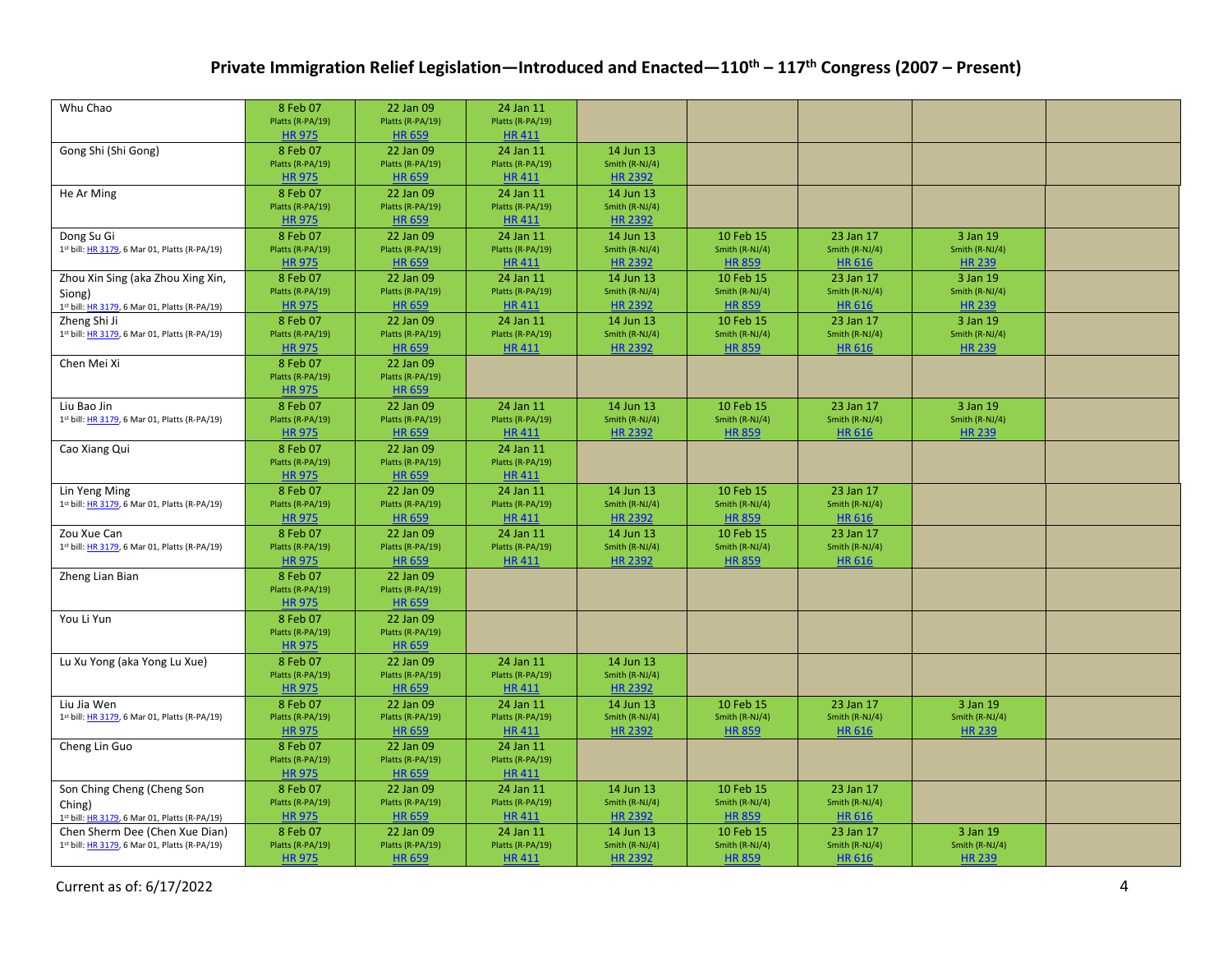| Lin Mao Jiang                                                                   | 8 Feb 07                          | 22 Jan 09                         | 24 Jan 11                     |                             |                               |                             |                            |  |
|---------------------------------------------------------------------------------|-----------------------------------|-----------------------------------|-------------------------------|-----------------------------|-------------------------------|-----------------------------|----------------------------|--|
|                                                                                 | Platts (R-PA/19)                  | Platts (R-PA/19)                  | Platts (R-PA/19)              |                             |                               |                             |                            |  |
|                                                                                 | <b>HR975</b>                      | <b>HR 659</b>                     | <b>HR411</b>                  |                             |                               |                             |                            |  |
| Chen Gin Sen                                                                    | 8 Feb 07                          | 22 Jan 09                         |                               |                             |                               |                             |                            |  |
|                                                                                 | Platts (R-PA/19)<br><b>HR 975</b> | Platts (R-PA/19)<br><b>HR 659</b> |                               |                             |                               |                             |                            |  |
| Dek Fun Lin                                                                     | 8 Feb 07                          | 22 Jan 09                         | 24 Jan 11                     | 14 Jun 13                   | 10 Feb 15                     | 23 Jan 17                   |                            |  |
| 1st bill: HR 3179, 6 Mar 01, Platts (R-PA/19)                                   | Platts (R-PA/19)                  | Platts (R-PA/19)                  | Platts (R-PA/19)              | Smith (R-NJ/4)              | Smith (R-NJ/4)                | Smith (R-NJ/4)              |                            |  |
|                                                                                 | <b>HR975</b>                      | <b>HR 659</b>                     | <b>HR411</b>                  | <b>HR 2392</b>              | <b>HR 859</b>                 | HR 616                      |                            |  |
| Wang Dar Hua                                                                    | 8 Feb 07                          | 22 Jan 09                         | 24 Jan 11                     | 14 Jun 13                   | 10 Feb 15                     | 23 Jan 17                   | 3 Jan 19                   |  |
| 1st bill: HR 3179, 6 Mar 01, Platts (R-PA/19)                                   | Platts (R-PA/19)                  | Platts (R-PA/19)                  | Platts (R-PA/19)              | Smith (R-NJ/4)              | Smith (R-NJ/4)                | Smith (R-NJ/4)              | Smith (R-NJ/4)             |  |
|                                                                                 | <b>HR975</b>                      | <b>HR 659</b>                     | <b>HR411</b>                  | <b>HR 2392</b>              | <b>HR 859</b>                 | <b>HR 616</b>               | <b>HR 239</b>              |  |
| Dong Jia Reng                                                                   | 8 Feb 07                          | 22 Jan 09                         | 24 Jan 11                     |                             |                               |                             |                            |  |
|                                                                                 | Platts (R-PA/19)                  | Platts (R-PA/19)                  | Platts (R-PA/19)              |                             |                               |                             |                            |  |
|                                                                                 | <b>HR975</b>                      | <b>HR 659</b>                     | <b>HR411</b>                  |                             |                               |                             |                            |  |
| Chung Seng Chow                                                                 | 8 Feb 07                          | 22 Jan 09                         | 24 Jan 11                     | 14 Jun 13                   |                               |                             |                            |  |
|                                                                                 | Platts (R-PA/19)                  | Platts (R-PA/19)                  | Platts (R-PA/19)              | Smith (R-NJ/4)              |                               |                             |                            |  |
|                                                                                 | <b>HR 975</b>                     | <b>HR 659</b>                     | <b>HR411</b>                  | <b>HR 2392</b>              |                               |                             |                            |  |
| Lin Hui Kan (aka Lin Rui Kang)<br>1st bill: HR 3179, 6 Mar 01, Platts (R-PA/19) | 8 Feb 07<br>Platts (R-PA/19)      | 22 Jan 09<br>Platts (R-PA/19)     | 24 Jan 11<br>Platts (R-PA/19) | 14 Jun 13<br>Smith (R-NJ/4) | 10 Feb 15<br>Smith (R-NJ/4)   | 23 Jan 17<br>Smith (R-NJ/4) | 3 Jan 19<br>Smith (R-NJ/4) |  |
|                                                                                 | <b>HR 975</b>                     | <b>HR 659</b>                     | <b>HR411</b>                  | <b>HR 2392</b>              | <b>HR 859</b>                 | <b>HR 616</b>               | <b>HR 239</b>              |  |
| Chen Young Kwon                                                                 | 8 Feb 07                          | 22 Jan 09                         |                               |                             |                               |                             |                            |  |
|                                                                                 | Platts (R-PA/19)                  | Platts (R-PA/19)                  |                               |                             |                               |                             |                            |  |
|                                                                                 | <b>HR975</b>                      | <b>HR 659</b>                     |                               |                             |                               |                             |                            |  |
| Sou Xing Dong (aka Dong Sou Xing,                                               | 8 Feb 07                          | 22 Jan 09                         | 24 Jan 11                     | 14 Jun 13                   | 10 Feb 15                     | 23 Jan 17                   |                            |  |
| Dong Son Shing)                                                                 | Platts (R-PA/19)                  | Platts (R-PA/19)                  | Platts (R-PA/19)              | Smith (R-NJ/4)              | Smith $(R-NJ/4)$              | Smith (R-NJ/4)              |                            |  |
| 1st bill: HR 3179, 6 Mar 01, Platts (R-PA/19)                                   | <b>HR 975</b>                     | <b>HR 659</b>                     | <b>HR411</b>                  | <b>HR 2392</b>              | <b>HR 859</b>                 | <b>HR 616</b>               |                            |  |
| Lin Xue Yao                                                                     | 8 Feb 07                          | 22 Jan 09                         | 24 Jan 11                     |                             |                               |                             |                            |  |
|                                                                                 | Platts (R-PA/19)                  | Platts (R-PA/19)                  | Platts (R-PA/19)              |                             |                               |                             |                            |  |
|                                                                                 | <b>HR 975</b>                     | <b>HR 659</b>                     | <b>HR411</b>                  |                             |                               |                             |                            |  |
| Yi Zhou Hua (Ni Zhou Hua)<br>1st bill: HR 3179, 6 Mar 01, Platts (R-PA/19)      | 8 Feb 07<br>Platts (R-PA/19)      | 22 Jan 09<br>Platts (R-PA/19)     | 24 Jan 11<br>Platts (R-PA/19) | 14 Jun 13<br>Smith (R-NJ/4) | 10 Feb 15<br>Smith $(R-NJ/4)$ | 23 Jan 17<br>Smith (R-NJ/4) | 3 Jan 19<br>Smith (R-NJ/4) |  |
|                                                                                 | <b>HR975</b>                      | <b>HR 659</b>                     | <b>HR411</b>                  | <b>HR 2392</b>              | <b>HR 859</b>                 | <b>HR 616</b>               | <b>HR 239</b>              |  |
| Rosa Isela Figueroa Rincon                                                      | 13 Feb 07                         | 12 Feb 09                         | 25 Jan 11                     |                             |                               |                             |                            |  |
|                                                                                 | DeGette (D-CO/1)                  | DeGette (D-CO/1)                  | DeGette (D-CO/1)              |                             |                               |                             |                            |  |
|                                                                                 | <b>HR 1037</b>                    | <b>HR 1056</b>                    | <b>HR446</b>                  |                             |                               |                             |                            |  |
| Miguel Angel Figueroa Rincon                                                    | 13 Feb 07                         | 12 Feb 09                         | 25 Jan 11                     |                             |                               |                             |                            |  |
|                                                                                 | DeGette (D-CO/1)                  | DeGette (D-CO/1)                  | DeGette (D-CO/1)              |                             |                               |                             |                            |  |
|                                                                                 | <b>HR 1037</b>                    | <b>HR 1056</b>                    | <b>HR446</b>                  |                             |                               |                             |                            |  |
| Blanca Azucena Figueroa Rincon                                                  | 13 Feb 07                         | 12 Feb 09                         | 25 Jan 11                     |                             |                               |                             |                            |  |
|                                                                                 | DeGette (D-CO/1)                  | DeGette (D-CO/1)                  | DeGette (D-CO/1)              |                             |                               |                             |                            |  |
|                                                                                 | <b>HR 1037</b>                    | <b>HR 1056</b>                    | <b>HR446</b>                  |                             |                               |                             |                            |  |
| Nancy Araceli Figueroa Rincon                                                   | 13 Feb 07<br>DeGette (D-CO/1)     | 12 Feb 09<br>DeGette (D-CO/1)     | 25 Jan 11<br>DeGette (D-CO/1) |                             |                               |                             |                            |  |
|                                                                                 | <b>HR 1037</b>                    | <b>HR 1056</b>                    | <b>HR446</b>                  |                             |                               |                             |                            |  |
| Rigoberto Padilla                                                               |                                   | 3 Dec 09                          | 8 Feb 11                      |                             |                               |                             |                            |  |
|                                                                                 |                                   | Schakowsky (D-IL/9)               | Schakowsky (D-IL/9)           |                             |                               |                             |                            |  |
|                                                                                 |                                   | <b>HR4212</b>                     | <b>HR 564</b>                 |                             |                               |                             |                            |  |
| Angela Stefanova Boneva                                                         |                                   | 16 Nov 10                         | 8 Feb 11                      |                             |                               |                             |                            |  |
|                                                                                 |                                   | Schakowsky (D-IL/9)               | Schakowsky (D-IL/9)           |                             |                               |                             |                            |  |
|                                                                                 |                                   | <b>HR 6414</b>                    | <b>HR 565</b>                 |                             |                               |                             |                            |  |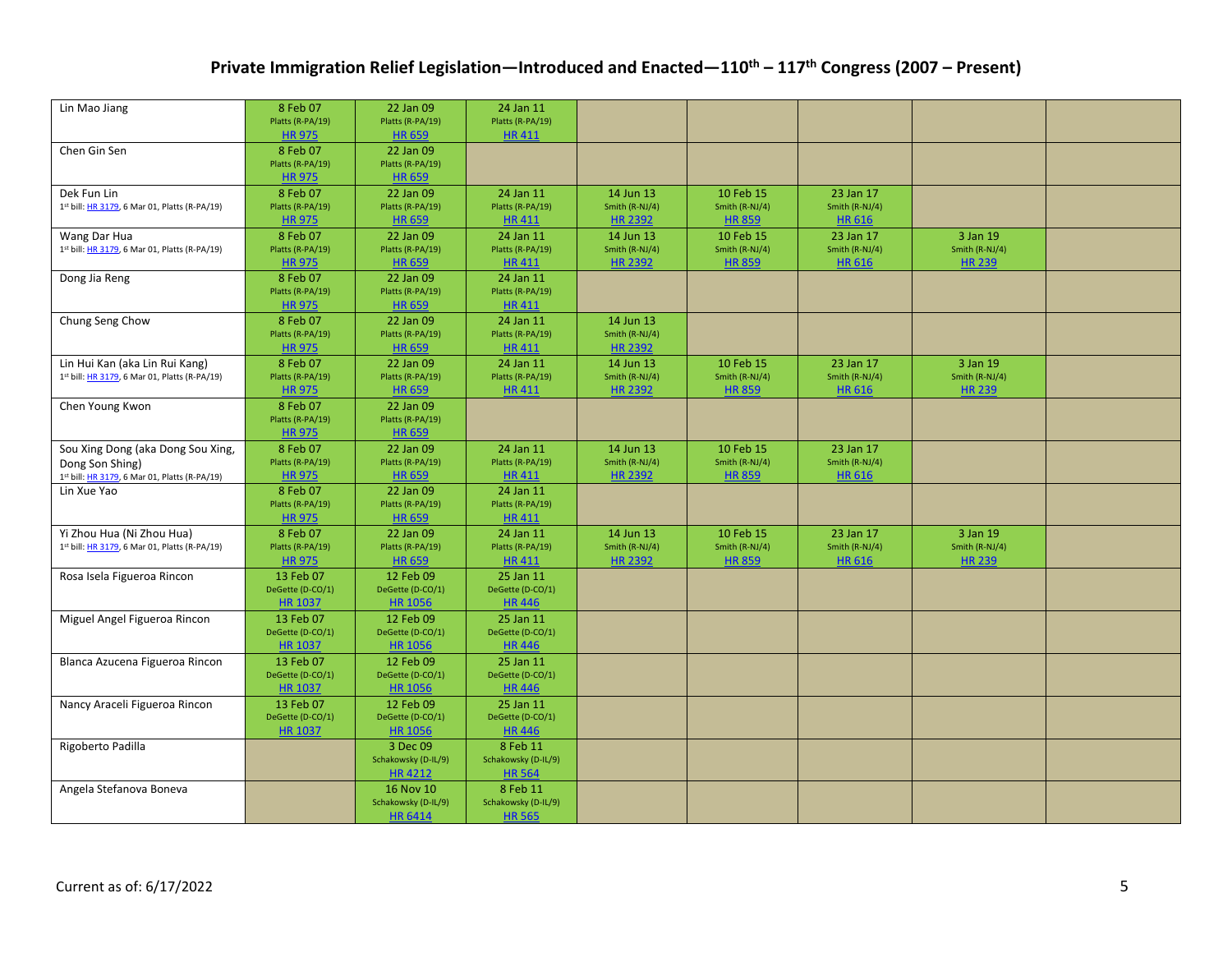| Enrique Soriano<br>1st bill: HR 3772, 26 Mar 07, Green (D-TX/29)   | 18 Jan 07<br>Green (D-TX/29                                                                    | 7 Jan 09<br>Green (D-TX/29)                                                          | 9 Feb 11<br>Green (D-TX/29)                                                        | 4 Jan 13<br>Green (D-TX/29)                                                         | 29 Apr 15<br>Green (D-TX/29)                   | 8 Jun 17<br>Green (D-TX/29)                   | 11 Feb 19<br>Garcia (D-TX/29)                                        | 25 Jan 21<br>Garcia (D-TX/29)                 |
|--------------------------------------------------------------------|------------------------------------------------------------------------------------------------|--------------------------------------------------------------------------------------|------------------------------------------------------------------------------------|-------------------------------------------------------------------------------------|------------------------------------------------|-----------------------------------------------|----------------------------------------------------------------------|-----------------------------------------------|
|                                                                    | <b>HR575</b><br>4 Oct 07<br>Green (D-TX/29)<br><b>HR 3772</b>                                  | <b>HR 287</b>                                                                        | <b>HR 600</b>                                                                      | <b>HR 218</b>                                                                       | HR 2122                                        | <b>HR 2869</b>                                | <b>HR 1150</b>                                                       | <b>HR494</b>                                  |
| Cleotilde Soriano                                                  | 18 Jan 07<br>Green (D-TX/29)<br><b>HR 575</b><br>4 Oct 07<br>Green (D-TX/29)<br><b>HR 3772</b> |                                                                                      |                                                                                    |                                                                                     |                                                |                                               |                                                                      |                                               |
| Ariel Soriano<br>1st bill: HR 3772, 26 Mar 07, Green (D-TX/29)     | 18 Jan 07<br>Green (D-TX/29)<br><b>HR 575</b><br>4 Oct 07<br>Green (D-TX/29)<br><b>HR 3772</b> | 7 Jan 09<br>Green (D-TX/29)<br><b>HR 287</b>                                         | 9 Feb 11<br>Green (D-TX/29)<br><b>HR 600</b>                                       | 4 Jan 13<br>Green (D-TX/29)<br><b>HR 218</b>                                        | 29 Apr 15<br>Green (D-TX/29)<br><b>HR 2122</b> | 8 Jun 17<br>Green (D-TX/29)<br><b>HR 2869</b> | 11 Feb 19<br>Garcia (D-TX/29)<br><b>HR 1150</b>                      | 25 Jan 21<br>Garcia (D-TX/29)<br><b>HR494</b> |
| <b>Ibrahim Parlak</b><br>1st bill: S 2090, 13 Dec 05, Levin (D-MI) | 17 Jan 07<br>Levin (D-MI)<br>S 313<br>17 Jan 07<br>Upton (D-MI/6)<br><b>HR546</b>              | 10 Feb 09<br>Levin (D-MI)<br>$S$ 403<br>10 Feb 09<br>Upton (D-MI/6)<br><b>HR 976</b> | 14 Feb 11<br>Levin (D-MI)<br>S 345<br>14 Feb 11<br>Upton (D-MI/6)<br><b>HR 701</b> | 23 Jan 13<br>Levin (D-MI)<br>$S$ 75<br>13 Feb 13<br>Upton (D-MI/6)<br><b>HR 862</b> | 5 Feb 15<br>Upton (D-MI/6)<br><b>HR 809</b>    | 11 Jan 17<br>Upton (D-MI/6)<br><b>HR461</b>   |                                                                      |                                               |
| Fernando Javier Cervantes                                          |                                                                                                | 19 Jun 09<br>Filner (D-CA/51)<br><b>HR 2988</b>                                      | 15 Feb 11<br>Filner (D-CA/51)<br><b>HR730</b>                                      |                                                                                     |                                                |                                               |                                                                      |                                               |
| Aluisa Zace                                                        |                                                                                                | 28 Jan 09<br>Filner (D-CA/51)<br><b>HR736</b>                                        | 15 Feb 11<br>Filner (D-CA/51)<br><b>HR731</b>                                      |                                                                                     |                                                |                                               |                                                                      |                                               |
| Ledia Zace                                                         |                                                                                                | 28 Jan 09<br>Filner (D-CA/51)<br><b>HR736</b>                                        | 15 Feb 11<br>Filner (D-CA/51)<br><b>HR731</b>                                      |                                                                                     |                                                |                                               |                                                                      |                                               |
| Benita Veliz-Castillo                                              |                                                                                                | 25 Jun 09<br>Gonzalez (D-TX/20)<br><b>HR 3064</b>                                    | 15 Feb 11<br>Gonzalez (D-TX/20)<br><b>HR732</b>                                    |                                                                                     |                                                |                                               |                                                                      |                                               |
| Allan Bolor Kelley                                                 |                                                                                                | 25 May 10<br>Waxman (D-CA/30)<br><b>HR 5401</b>                                      | 17 Feb 11<br>Waxman (D-CA/30)<br><b>HR 794</b><br><b>Passed House</b>              | 14 Mar 13<br>Waxman (D-CA/30)<br><b>HR 1207</b>                                     |                                                |                                               |                                                                      |                                               |
| Maria Carmen Castro-Ramirez                                        |                                                                                                | 24 Sep 09<br>Pelosi (D-CA/8)<br><b>HR 3649</b>                                       | 18 Feb 11<br>Pelosi (D-CA/8)<br><b>HR 823</b><br><b>Passed House</b>               | 6 Mar 13<br>Pelosi (D-CA/8)<br>HR 1023                                              | 14 Jan 15<br>Pelosi (D-CA/8)<br><b>HR 396</b>  | 31 Jan 17<br>Pelosi (D-CA/8)<br><b>HR 780</b> | 5 Mar 19<br>Pelosi (D-CA/8)<br><b>HR 1548</b><br><b>Passed House</b> |                                               |
| J. Refugio Carreno Rojas                                           |                                                                                                | 24 Sep 09<br>Pelosi (D-CA/8)<br><b>HR 3649</b>                                       | 18 Feb 11<br>Pelosi (D-CA/8)<br><b>HR 823</b><br><b>Passed House</b>               | 6 Mar 13<br>Pelosi (D-CA/8)<br><b>HR 1023</b>                                       | 14 Jan 15<br>Pelosi (D-CA/8)<br><b>HR396</b>   | 31 Jan 17<br>Pelosi (D-CA/8)<br><b>HR 780</b> | 5 Mar 19<br>Pelosi (D-CA/8)<br><b>HR 1548</b><br><b>Passed House</b> |                                               |
| Daniel Wachira                                                     | 27 Feb 08<br>Rangel (D-NY/15)<br><b>HR 5508</b>                                                | 17 Mar 09<br>Rangel (D-NY/15)<br><b>HR 1576</b>                                      | 18 Feb 11<br>Rangel (D-NY/15)<br><b>HR 824</b><br><b>Passed House</b>              | 17 Jun 13<br>Rangel (D-NY/15)<br><b>HR 2406</b>                                     |                                                |                                               |                                                                      |                                               |
| Adrian Rodriguez                                                   | 31 Oct 07<br>Filner (D-CA/51)<br><b>HR4038</b>                                                 | 3 Feb 09<br>Filner (D-CA/51)<br><b>HR798</b>                                         | 15 Mar 11<br>Filner (D-CA/51)<br><b>HR 1107</b>                                    |                                                                                     |                                                |                                               |                                                                      |                                               |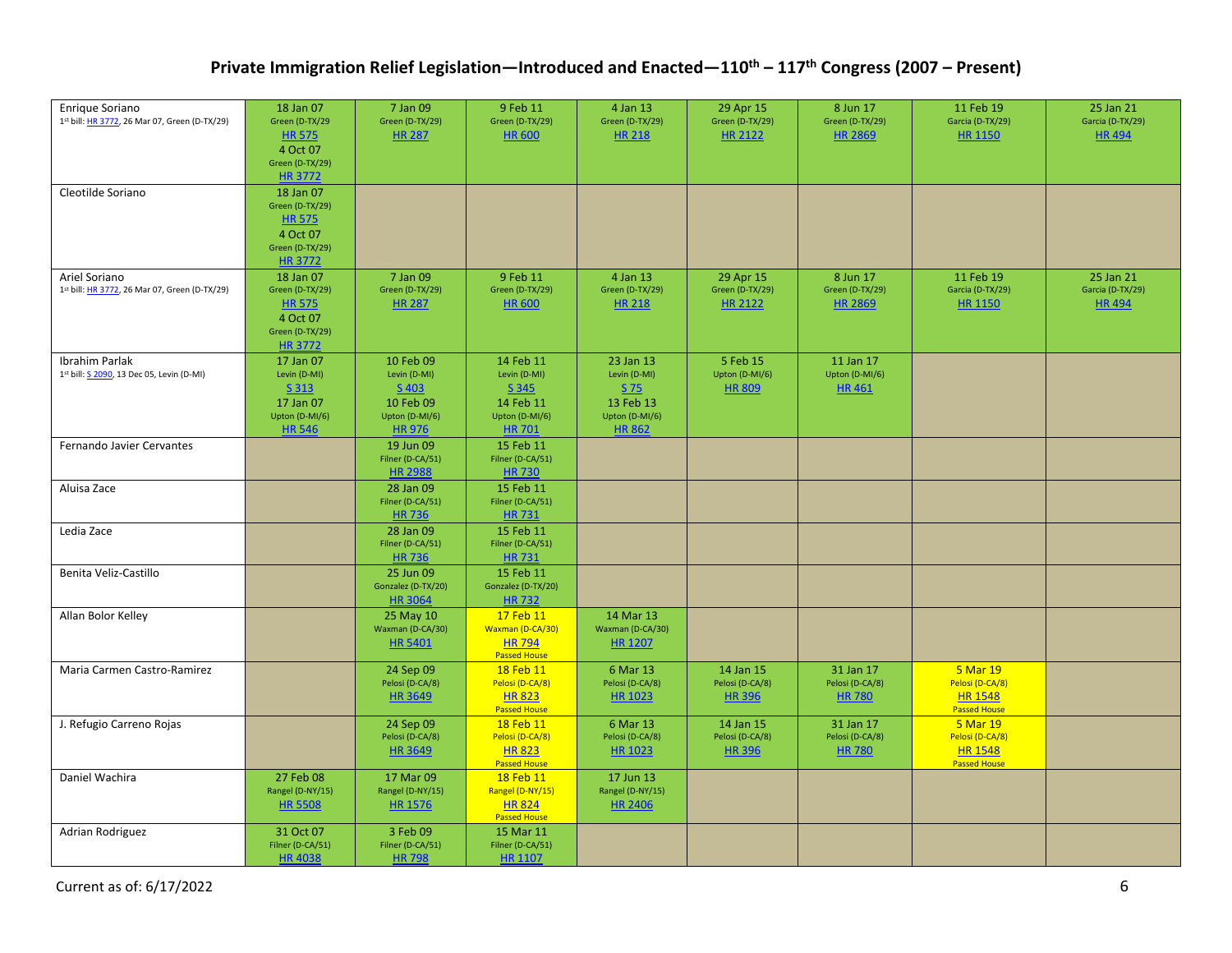| Francisco Rivera            | 31 Oct 07                         | 3 Feb 09                         | 15 Mar 11                                |                                                               |  |  |
|-----------------------------|-----------------------------------|----------------------------------|------------------------------------------|---------------------------------------------------------------|--|--|
|                             | Filner (D-CA/51)                  | Filner (D-CA/51)                 | Filner (D-CA/51)                         |                                                               |  |  |
|                             | HR 4037                           | <b>HR799</b>                     | <b>HR 1108</b>                           |                                                               |  |  |
| Alfonso Calderon            | 31 Oct 07                         | 3 Feb 09                         | 15 Mar 11                                |                                                               |  |  |
|                             | Filner (D-CA/51)<br><b>HR4037</b> | Filner (D-CA/51)<br><b>HR799</b> | Filner (D-CA/51)                         |                                                               |  |  |
| Marcos Antonio Sanchez-Diaz | 9 Jan 07                          | 9 Feb 09                         | <b>HR 1108</b><br>3 Feb 11               | 23 Jan 13                                                     |  |  |
|                             | Levin (D-MI)                      | Levin (D-MI)                     | Levin (D-MI)                             | Levin (D-MI)                                                  |  |  |
| (Marco Antonio Sanchez)     | S 209                             | S 396                            | S 283                                    | S 70                                                          |  |  |
|                             |                                   | 12 May 10                        |                                          |                                                               |  |  |
|                             |                                   | Levin (D-MI)                     |                                          |                                                               |  |  |
|                             |                                   | S 3351                           |                                          |                                                               |  |  |
| Guy Vang                    | 19 Jun 07                         | 30 Jan 09                        | 3 Feb 11                                 | 23 Jan 13                                                     |  |  |
|                             | Levin (D-MI)                      | Levin (D-MI)                     | Levin (D-MI)                             | Levin (D-MI)                                                  |  |  |
|                             | S 1648                            | S 361                            | S 284                                    | S 76                                                          |  |  |
| Genevieve Chong Foung       | 19 Jun 07                         | 30 Jan 09                        | 3 Feb 11                                 | 23 Jan 13                                                     |  |  |
|                             | Levin (D-MI)<br>S 1648            | Levin (D-MI)<br>S 361            | Levin (D-MI)<br>S 284                    | Levin (D-MI)<br>S 76                                          |  |  |
|                             | 19 Jun 07                         | 30 Jan 09                        | 3 Feb 11                                 | 23 Jan 13                                                     |  |  |
| Caroline Vang               | Levin (D-MI)                      | Levin (D-MI)                     | Levin (D-MI)                             | Levin (D-MI)                                                  |  |  |
|                             | S 1648                            | S 361                            | S 284                                    | S 76                                                          |  |  |
| Melanie Vang                | 19 Jun 07                         | 30 Jan 09                        | 3 Feb 11                                 | 23 Jan 13                                                     |  |  |
|                             | Levin (D-MI)                      | Levin (D-MI)                     | Levin (D-MI)                             | Levin (D-MI)                                                  |  |  |
|                             | S 1648                            | S <sub>361</sub>                 | S 284                                    | $S$ 76                                                        |  |  |
| Sopuruchi Chukwueke         | 4 Sep 07                          | 6 Feb 09                         | 3 Feb 11                                 |                                                               |  |  |
|                             | Levin (D-MI)                      | Levin (D-MI)                     | Levin (D-MI)                             |                                                               |  |  |
|                             | S 2016                            | S 393                            | S 285                                    |                                                               |  |  |
|                             |                                   |                                  | Became private law<br>112-1 on 28 Dec 12 |                                                               |  |  |
| Bartosz Kumor               |                                   |                                  | 11 May 11                                |                                                               |  |  |
|                             |                                   |                                  | Conyers (D-MI/14)                        |                                                               |  |  |
|                             |                                   |                                  | <b>HR 1857</b>                           |                                                               |  |  |
|                             | 9 Jan 07                          | 9 Feb 09                         | <b>Passed House</b><br>3 Feb 11          | 23 Jan 13                                                     |  |  |
| Anton Dodaj                 | Levin (D-MI)                      | Levin (D-MI)                     | Levin (D-MI)                             | Levin (D-MI)                                                  |  |  |
|                             | $S$ 210                           | S 397                            | S 286                                    | $\underline{\underline{\mathsf{S}}\ \underline{\mathsf{69}}}$ |  |  |
|                             |                                   |                                  |                                          | 5 Mar 13                                                      |  |  |
|                             |                                   |                                  |                                          | Levin (D-MI)                                                  |  |  |
|                             |                                   |                                  |                                          | S 449                                                         |  |  |
| Gjylijana Dodaj             | 9 Jan 07                          | 9 Feb 09                         | 3 Feb 11                                 | 23 Jan 13                                                     |  |  |
|                             | Levin (D-MI)                      | Levin (D-MI)                     | Levin (D-MI)                             | Levin (D-MI)                                                  |  |  |
|                             | $S$ 210                           | S 397                            | S 286                                    | $\underline{\underline{\mathsf{S}}\ \underline{\mathsf{69}}}$ |  |  |
|                             |                                   |                                  |                                          | 5 Mar 13<br>Levin (D-MI)                                      |  |  |
|                             |                                   |                                  |                                          | S 449                                                         |  |  |
| Franc Dodaj                 | 9 Jan 07                          | 9 Feb 09                         | 3 Feb 11                                 | 23 Jan 13                                                     |  |  |
|                             | Levin (D-MI)                      | Levin (D-MI)                     | Levin (D-MI)                             | Levin (D-MI)                                                  |  |  |
|                             | $S$ 210                           | S 397                            | S 286                                    | $\underline{\underline{\mathsf{S}}\ \underline{\mathsf{69}}}$ |  |  |
|                             |                                   |                                  |                                          | 5 Mar 13                                                      |  |  |
|                             |                                   |                                  |                                          | Levin (D-MI)                                                  |  |  |
|                             |                                   |                                  |                                          | S 449                                                         |  |  |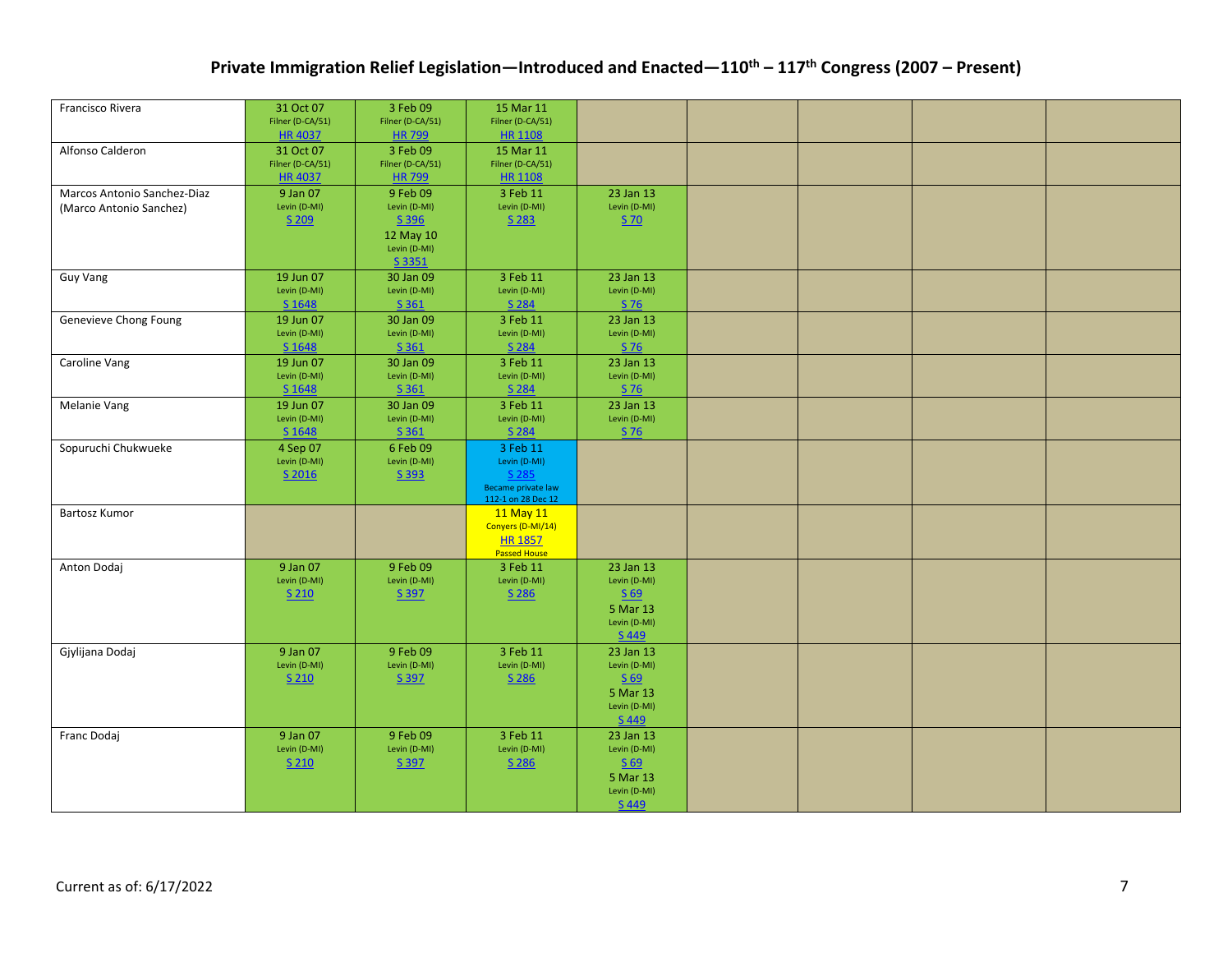| Kristjan Dodaj                                                              | 9 Jan 07<br>Levin (D-MI)        | 9 Feb 09<br>Levin (D-MI)     | 3 Feb 11<br>Levin (D-MI)     | 23 Jan 13<br>Levin (D-MI)     |                               |                              |                               |                               |
|-----------------------------------------------------------------------------|---------------------------------|------------------------------|------------------------------|-------------------------------|-------------------------------|------------------------------|-------------------------------|-------------------------------|
|                                                                             | S 210                           | S 397                        | S 286                        | S 69<br>5 Mar 13              |                               |                              |                               |                               |
|                                                                             |                                 |                              |                              | Levin (D-MI)                  |                               |                              |                               |                               |
| Kanto Macotai                                                               |                                 |                              |                              | S 449<br>23 Jan 13            |                               |                              |                               |                               |
|                                                                             |                                 |                              |                              | Levin (D-MI)                  |                               |                              |                               |                               |
| Luay Lufti Hadad                                                            | 9 Jan 07                        | 12 Feb 09                    | 3 Feb 11                     | S <sub>69</sub><br>23 Jan 13  |                               |                              |                               |                               |
|                                                                             | Levin (D-MI)                    | Levin (D-MI)                 | Levin (D-MI)                 | Levin (D-MI)                  |                               |                              |                               |                               |
|                                                                             | S 208                           | S 419                        | S 287                        | S 72                          |                               |                              |                               |                               |
| Josephina Valera Lopez                                                      | 17 Jan 07<br>Levin (D-MI)       | 12 Feb 09<br>Levin (D-MI)    | 3 Feb 11<br>Levin (D-MI)     | 23 Jan 13<br>Levin (D-MI)     |                               |                              |                               |                               |
|                                                                             | S 314                           | S 420                        | S 288                        | S 71                          |                               |                              |                               |                               |
| Vichai Sae Tung (aka Chai                                                   | 4 Jan 07                        | 6 Jan 09                     | 7 Feb 11                     | 10 Sep 13                     | 15 Apr 15                     | 27 Feb 17                    | 14 Mar 19                     | 9 Feb 22                      |
| Chaowasaree)<br>1st bill: S 1730, 27 Nov 01, Akaka (D-HI)                   | Akaka (D-HI)<br>S <sub>68</sub> | Akaka (D-HI)<br>S 145        | Akaka (D-HI)<br>S 295        | Hirono (D-HI)<br>S 1492       | Hirono (D-HI)<br>S 955        | Hirono (D-HI)<br>S 460       | Hirono (D-HI)<br>S 813        | Hirono (D-HI)<br>S 3619       |
| Genesio Januario Oliveira                                                   |                                 |                              | 10 Feb 11                    | 22 Jan 13                     |                               |                              |                               |                               |
|                                                                             |                                 |                              | Kerry (D-MA)                 | Kerry (D-MA)                  |                               |                              |                               |                               |
|                                                                             | 1 Feb 07                        | 26 Feb 09                    | S 320<br>14 Feb 11           | <b>S48</b>                    |                               |                              |                               |                               |
| Salah Naji Sujaa                                                            | Chambliss (R-GA)                | Chambliss (R-GA)             | Chambliss (R-GA)             |                               |                               |                              |                               |                               |
|                                                                             | S 483                           | S 494                        | S 335                        |                               |                               |                              |                               |                               |
| Sali Bregaj                                                                 | 31 Jan 08                       | 11 Mar 09                    | 14 Feb 11                    |                               |                               |                              |                               |                               |
|                                                                             | Craig (R-ID)<br>S 2582          | Crapo (R-ID)<br>S 568        | Crapo (R-ID)<br>S 337        |                               |                               |                              |                               |                               |
| Mjaftime Bregaj                                                             | 31 Jan 08                       | 11 Mar 09                    | 14 Feb 11                    |                               |                               |                              |                               |                               |
|                                                                             | Craig (R-ID)<br>S 2582          | Crapo (R-ID)<br>S 568        | Crapo (R-ID)<br>S 337        |                               |                               |                              |                               |                               |
| Nertila Bregaj-Swyer                                                        | 31 Jan 08                       |                              |                              |                               |                               |                              |                               |                               |
|                                                                             | Craig (R-ID)                    |                              |                              |                               |                               |                              |                               |                               |
| Jose Buendia Balderas                                                       | S 2582<br>12 Sep 07             | 6 Jan 09                     | 2 Mar 11                     |                               |                               |                              |                               |                               |
| 1st bill: S 2036, 28 Jan 04                                                 | Feinstein (D-CA)                | Feinstein (D-CA)             | Feinstein (D-CA)             |                               |                               |                              |                               |                               |
|                                                                             | S 2048                          | S 123                        | S 440                        |                               |                               |                              |                               |                               |
| Ana Laura Buendia Aranda                                                    | 12 Sep 07                       | 6 Jan 09<br>Feinstein (D-CA) | 2 Mar 11                     | 18 Mar 13<br>Feinstein (D-CA) |                               |                              |                               |                               |
| 1st bill: S 2036, 28 Jan 04                                                 | Feinstein (D-CA)<br>S 2048      | S 123                        | Feinstein (D-CA)<br>S 440    | S 592                         |                               |                              |                               |                               |
| Alicia Aranda De Buendia                                                    | 12 Sep 07                       | 6 Jan 09                     | 2 Mar 11                     | 18 Mar 13                     | 27 Apr 15                     | 7 Mar 17                     |                               |                               |
| 1st bill: S 2036, 28 Jan 04, Feinstein (D-CA)                               | Feinstein (D-CA)<br>S 2048      | Feinstein (D-CA)<br>S 123    | Feinstein (D-CA)<br>S 440    | Feinstein (D-CA)<br>S 592     | Feinstein (D-CA)<br>S 1097    | Feinstein (D-CA)<br>S. 561   |                               |                               |
| Esidronio Arreola-Saucedo                                                   | 29 Jan 07                       | 6 Jan 09                     | 2 Mar 11                     | 18 Mar 13                     | 27 Apr 15                     | 7 Mar 17                     | 14 Mar 19                     | 13 Sep 21                     |
| 1st bill: S 1130, 10 Dec 03, Feinstein (D-CA)                               | Feinstein (D-CA)                | Feinstein (D-CA)             | Feinstein (D-CA)             | Feinstein (D-CA)              | Feinstein (D-CA)              | Feinstein (D-CA)             | Feinstein (D-CA)              | Feinstein (D-CA)              |
| Passed Senate                                                               | S 419                           | S 121                        | S 441                        | S 591                         | S 1098                        | S. 558                       | S 798                         | S 2722                        |
| Maria Elena Cobian Arreola<br>1st bill: S 1130, 10 Dec 03, Feinstein (D-CA) | 29 Jan 07<br>Feinstein (D-CA)   | 6 Jan 09<br>Feinstein (D-CA) | 2 Mar 11<br>Feinstein (D-CA) | 18 Mar 13<br>Feinstein (D-CA) | 27 Apr 15<br>Feinstein (D-CA) | 7 Mar 17<br>Feinstein (D-CA) | 14 Mar 19<br>Feinstein (D-CA) | 13 Sep 21<br>Feinstein (D-CA) |
| Passed Senate                                                               | S 419                           | S 121                        | S 441                        | S 591                         | S 1098                        | S. 558                       | S 798                         | S 2722                        |
| Nayely Bibiana Arreola                                                      | 29 Jan 07                       | 6 Jan 09                     | 2 Mar 11                     | 18 Mar 13                     | 27 Apr 15                     | 7 Mar 17                     | 14 Mar 19                     | 13 Sep 21                     |
| 1st bill: S 1130, 10 Dec 03, Feinstein (D-CA)<br>Passed Senate              | Feinstein (D-CA)                | Feinstein (D-CA)             | Feinstein (D-CA)             | Feinstein (D-CA)              | Feinstein (D-CA)              | Feinstein (D-CA)             | Feinstein (D-CA)              | Feinstein (D-CA)              |
| Cindy Jael Arreola                                                          | S 419<br>29 Jan 07              | S 121<br>6 Jan 09            | S 441<br>2 Mar 11            | S 591<br>18 Mar 13            | S 1098<br>27 Apr 15           | S. 558<br>7 Mar 17           | S 798<br>14 Mar 19            | S 2722<br>13 Sep 21           |
| 1st bill: S 1130, 10 Dec 03, Feinstein (D-CA)                               | Feinstein (D-CA)                | Feinstein (D-CA)             | Feinstein (D-CA)             | Feinstein (D-CA)              | Feinstein (D-CA)              | Feinstein (D-CA)             | Feinstein (D-CA)              | Feinstein (D-CA)              |
| Passed Senate                                                               | S 419                           | S 121                        | S 441                        | S 591                         | S 1098                        | S. 558                       | S 798                         | S 2722                        |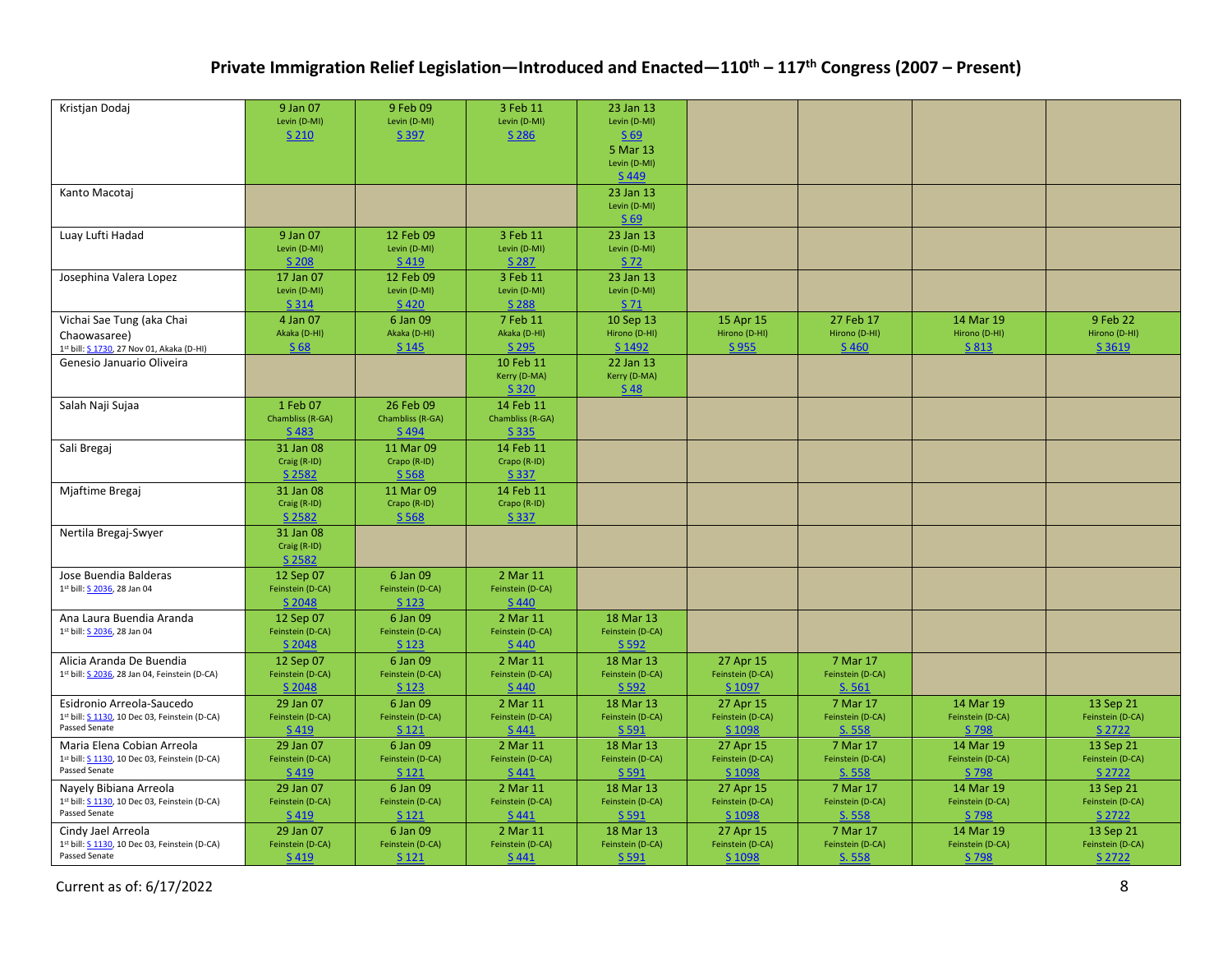| Robert Liang                                   | 29 Jan 07<br>Feinstein (D-CA) | 6 Jan 09<br>Feinstein (D-CA)  | 2 Mar 11<br>Feinstein (D-CA) | 18 Mar 13<br>Feinstein (D-CA) |                               |                              |                               |                              |
|------------------------------------------------|-------------------------------|-------------------------------|------------------------------|-------------------------------|-------------------------------|------------------------------|-------------------------------|------------------------------|
|                                                | S 421                         | S 122                         | S 442                        | S 588                         |                               |                              |                               |                              |
| Alice Liang                                    | 29 Jan 07                     | 6 Jan 09                      | 2 Mar 11                     | 18 Mar 13                     |                               |                              |                               |                              |
|                                                | Feinstein (D-CA)              | Feinstein (D-CA)              | Feinstein (D-CA)             | Feinstein (D-CA)              |                               |                              |                               |                              |
|                                                | S 421                         | S 122                         | S 442                        | S 588                         |                               |                              |                               |                              |
| Javier Lopez-Urenda                            |                               | 1 Oct 09                      | 2 Mar 11                     | 18 Mar 17                     | 27 Apr 15                     |                              |                               |                              |
|                                                |                               | Feinstein (D-CA)              | Feinstein (D-CA)             | Feinstein (D-CA)              | Feinstein (D-CA)              |                              |                               |                              |
|                                                |                               | S 1747                        | S 443                        | S 594                         | S 1094                        |                              |                               |                              |
| Maria Leticia Arenas                           |                               | 1 Oct 09                      | 2 Mar 11                     | 18 Mar 17                     | 27 Apr 15                     |                              |                               |                              |
|                                                |                               | Feinstein (D-CA)              | Feinstein (D-CA)             | Feinstein (D-CA)              | Feinstein (D-CA)              |                              |                               |                              |
|                                                |                               | S 1747                        | S 443                        | S 594                         | S 1094                        |                              |                               |                              |
| Shirley Constantino Tan                        |                               | 22 Apr 09<br>Feinstein (D-CA) | 2 Mar 11<br>Feinstein (D-CA) | 18 Mar 13<br>Feinstein (D-CA) | 15 Sep 15<br>Feinstein (D-CA) | 7 Mar 17<br>Feinstein (D-CA) | 14 Mar 19<br>Feinstein (D-CA) | 1 Dec 21<br>Feinstein (D-CA) |
|                                                |                               | S 867                         | S 444                        | S 595                         | S 2029                        | S 555                        | S 797                         | S 3297                       |
| Jorge Rojas Gutierrez                          | 16 Jun 08                     | 6 Jan 09                      | 2 Mar 11                     | 18 Mar 13                     | 27 Apr 15                     | 7 Mar 17                     |                               |                              |
|                                                | Feinstein (D-CA)              | Feinstein (D-CA)              | Feinstein (D-CA)             | Feinstein (D-CA)              | Feinstein (D-CA)              | Feinstein (D-CA)             |                               |                              |
|                                                | S 3137                        | S 130                         | $S$ 445                      | S 584                         | S 1095                        | S 560                        |                               |                              |
| Olivia Gonzalez Gonzalez                       | 16 Jun 08                     | 6 Jan 09                      | 2 Mar 11                     | 18 Mar 13                     | 27 Apr 15                     | 7 Mar 17                     |                               |                              |
|                                                | Feinstein (D-CA)              | Feinstein (D-CA)              | Feinstein (D-CA)             | Feinstein (D-CA)              | Feinstein (D-CA)              | Feinstein (D-CA)             |                               |                              |
|                                                | S 3137                        | S 130                         | S 445                        | S 584                         | S 1095                        | S 560                        |                               |                              |
| Shina Ma "Steve" Li                            |                               |                               | 2 Mar 11                     |                               |                               |                              |                               |                              |
|                                                |                               |                               | Feinstein (D-CA)             |                               |                               |                              |                               |                              |
|                                                |                               |                               | S 448                        |                               |                               |                              |                               |                              |
| Joseph Gabra Youssef                           | 20 Mar 07                     | 6 Jan 09                      | 2 Mar 11                     | 18 Mar 13                     | 27 Apr 15                     | 7 Mar 17                     |                               |                              |
|                                                | Feinstein (D-CA)              | Feinstein (D-CA)              | Feinstein (D-CA)             | Feinstein (D-CA)              | Feinstein (D-CA)              | Feinstein (D-CA)             |                               |                              |
|                                                | S 933                         | S 111                         | S 449                        | S 589                         | S 1096                        | S 556                        |                               |                              |
| Sharon Malak Kamel Hendy                       | 20 Mar 07                     | 6 Jan 09                      | 2 Mar 11                     | 18 Mar 13                     | 27 Apr 15                     | 7 Mar 17                     |                               |                              |
|                                                | Feinstein (D-CA)              | Feinstein (D-CA)              | Feinstein (D-CA)             | Feinstein (D-CA)              | Feinstein (D-CA)              | Feinstein (D-CA)             |                               |                              |
|                                                | S 933                         | S 111                         | S 449                        | S 589                         | S 1096                        | S 556                        |                               |                              |
| Jacqueline W. Coats                            | 29 Jan 07                     | 6 Jan 09                      | 2 Mar 11                     |                               |                               |                              |                               |                              |
|                                                | Feinstein (D-CA)<br>S 420     | Feinstein (D-CA)              | Feinstein (D-CA)<br>S 450    |                               |                               |                              |                               |                              |
|                                                | 29 Jan 07                     | S 127<br>6 Jan 09             | 2 Mar 11                     | 18 Mar 13                     |                               |                              |                               |                              |
| Claudia Marquez Rico                           | Feinstein (D-CA)              | Feinstein (D-CA)              | Feinstein (D-CA)             | Feinstein (D-CA)              |                               |                              |                               |                              |
|                                                | S 417                         | S 126                         | S 451                        | S 590                         |                               |                              |                               |                              |
| Alfredo Plascencia-Lopez                       | 12 Mar 07                     | 6 Jan 09                      | 2 Mar 11                     | 18 Mar 13                     | 27 Apr 15                     | 7 Mar 17                     | 14 Mar 19                     |                              |
| 1st bill: HR 3727, 22 Jan 04, Lantos (D-CA/12) | Feinstein (D-CA)              | Feinstein (D-CA)              | Feinstein (D-CA)             | Feinstein (D-CA)              | Feinstein (D-CA)              | Feinstein (D-CA)             | Feinstein (D-CA)              |                              |
| 1st bill: S 2549, 18 Jun 04, Feinstein (D-CA)  | S 841                         | S 125                         | S 452                        | S 586                         | S 1091                        | S. 559                       | S 795                         |                              |
|                                                | 29 Mar 07                     |                               |                              |                               |                               |                              |                               |                              |
|                                                | Lantos (D-CA/12)              |                               |                              |                               |                               |                              |                               |                              |
|                                                | <b>HR 1854</b>                |                               |                              |                               |                               |                              |                               |                              |
| Maria Del Refugio Plascencia                   | 12 Mar 07                     | 6 Jan 09                      | 2 Mar 11                     | 18 Mar 13                     |                               |                              |                               |                              |
|                                                | Feinstein (D-CA)              | Feinstein (D-CA)              | Feinstein (D-CA)             | Feinstein (D-CA)              |                               |                              |                               |                              |
|                                                | S 841                         | S 125                         | $S$ 452                      | S 586                         |                               |                              |                               |                              |
|                                                | 29 Mar 07                     |                               |                              |                               |                               |                              |                               |                              |
|                                                | Lantos (D-CA/12)              |                               |                              |                               |                               |                              |                               |                              |
|                                                | <b>HR 1854</b>                |                               |                              |                               |                               |                              |                               |                              |
| Maha Dakar                                     | 30 Jul 07                     | 11 Feb 09                     | 8 Mar 11                     | 14 Mar 13                     | 9 Mar 15                      | 15 Feb 17                    |                               |                              |
|                                                | Brown (D-OH)<br>S 1912        | Brown (D-OH)<br>S 415         | Brown (D-OH)<br>$S$ 502      | Brown (D-OH)<br>S 580         | Brown (D-OH)<br>S 680         | Brown (D-OH)<br>S 388        |                               |                              |
|                                                | 30 Jul 07                     |                               |                              |                               |                               |                              |                               |                              |
|                                                | Chabot (R-OH/1)               |                               |                              |                               |                               |                              |                               |                              |
|                                                | <b>HR3230</b>                 |                               |                              |                               |                               |                              |                               |                              |
|                                                |                               |                               |                              |                               |                               |                              |                               |                              |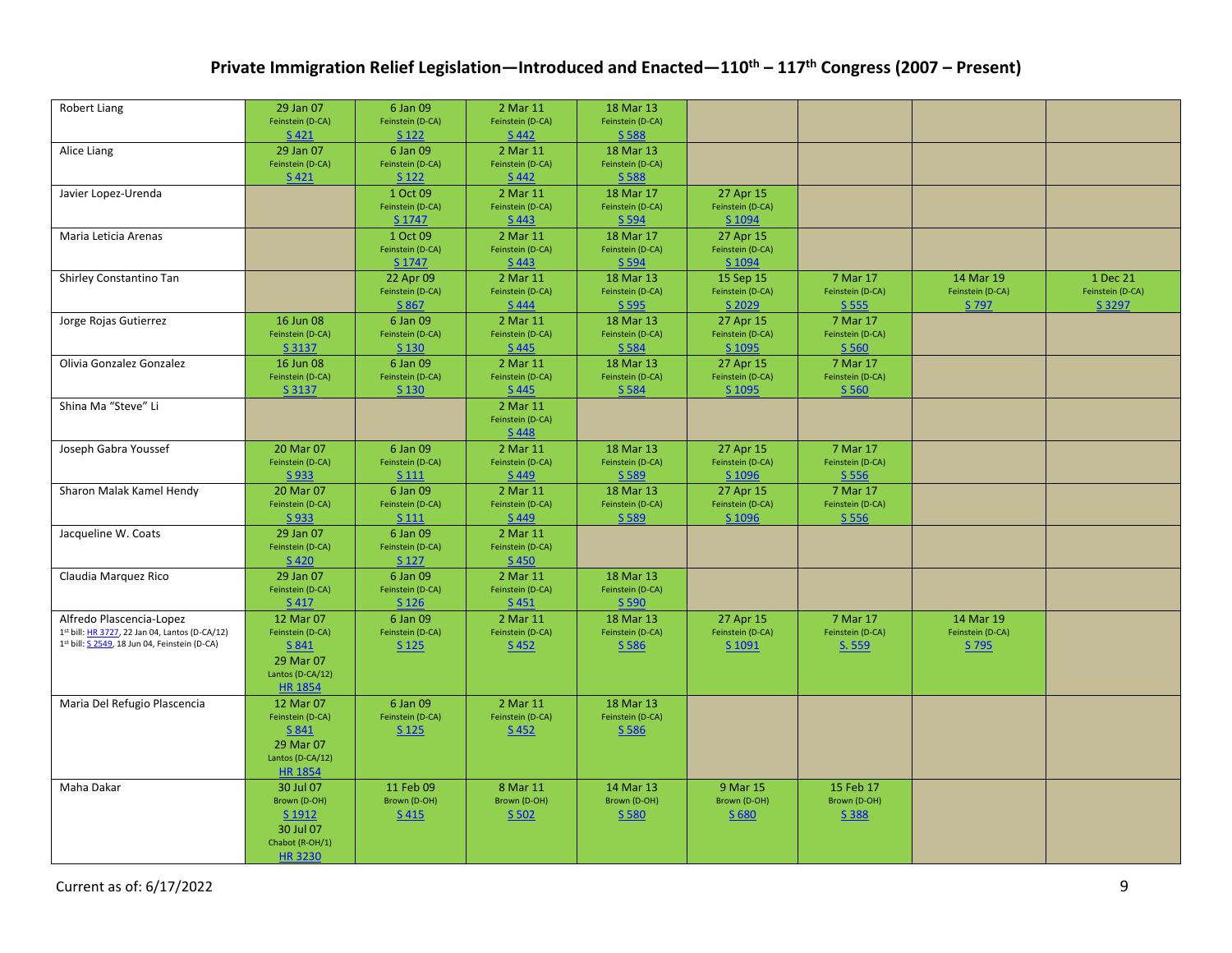| Ashley Ross Fuller                 | 15 Feb 07<br>Thomas (R-WY)                        | 9 Mar 09<br>Enzi (R-WY)                                                              | 10 Mar 11<br>Enzi (R-WY)                                                          |                                                 |                                         |                                       |                                        |  |
|------------------------------------|---------------------------------------------------|--------------------------------------------------------------------------------------|-----------------------------------------------------------------------------------|-------------------------------------------------|-----------------------------------------|---------------------------------------|----------------------------------------|--|
| Djibril Coulibaly                  | S 603                                             | S 544                                                                                | S 561<br>28 Mar 11                                                                |                                                 |                                         |                                       |                                        |  |
|                                    |                                                   |                                                                                      | Landrieu (D-LA)<br>S 654                                                          |                                                 |                                         |                                       |                                        |  |
| Al-Housseynou Ba                   |                                                   |                                                                                      | 29 Mar 11<br>Levin (D-MI)<br>$S$ 663<br>30 Mar 11<br>Conyers (D-MI/14)<br>HR 1276 | 23 Jan 13<br>Levin (D-MI)<br>$S$ 79             |                                         |                                       |                                        |  |
| Francisco Lino<br>(Francisca Lino) | 19 Nov 08<br>Gutierrez (D-IL/4)<br><b>HR 7295</b> | 8 Jan 09<br>Gutierrez (D-IL/4)<br><b>HR355</b><br>9 Mar 09<br>Burris (D-IL)<br>S 550 |                                                                                   | 23 Jan 13<br>Gutierrez (D-IL/4)<br><b>HR415</b> |                                         |                                       |                                        |  |
| Edi Orlando Garcia Armas           |                                                   |                                                                                      |                                                                                   | 6 Feb 13<br>Pastor (D-AZ/7)<br><b>HR 591</b>    |                                         |                                       |                                        |  |
| Jose Luis Alvarado Cardenas        |                                                   |                                                                                      |                                                                                   | 21 Mar 13<br>Pastor (D-AZ/7)<br><b>HR 1401</b>  |                                         |                                       |                                        |  |
| Miguel Santillan                   |                                                   |                                                                                      | 4 Jun 12<br>Levin (D-MI)<br>S 73                                                  | 23 Jan 13<br>Levin (D-MI)<br>S 3255             |                                         |                                       |                                        |  |
| Momo Krcic                         |                                                   |                                                                                      | 21 Mar 12<br>Levin (D-MI)<br>S 2220                                               | 23 Jan 13<br>Levin (D-MI)<br>S 74               |                                         |                                       |                                        |  |
| Hussein Bazzi                      |                                                   |                                                                                      | 19 Jul 11<br>Levin (D-MI)<br>S 1386                                               | 23 Jan 13<br>Levin (D-MI)<br>S 78               |                                         |                                       |                                        |  |
| Shakil Afridi                      |                                                   |                                                                                      |                                                                                   | 28 Jan 13<br>Rand (R-KY)<br>S 158               |                                         |                                       |                                        |  |
| <b>Guy Privat Tape</b>             | 31 Jul 08<br>Feinstein (D-CA)<br>S 3382           | 6 Jan 09<br>Feinstein (D-CA)<br>S 119                                                | 21 Jul 11<br>Feinstein (D-CA)<br>S 1405                                           | 18 Mar 13<br>Feinstein (D-CA)<br>S 593          |                                         |                                       |                                        |  |
| Nazie Raymonde Toto                | 31 Jul 08<br>Feinstein (D-CA)<br>S 3382           | 6 Jan 09<br>Feinstein (D-CA)<br>S 119                                                | 21 Jul 11<br>Feinstein (D-CA)<br>S 1405                                           | 18 Mar 13<br>Feinstein (D-CA)<br>S 593          |                                         |                                       |                                        |  |
| Asmik Karapetian                   | 10 Jun 08<br>Feinstein (D-CA)<br>S 3110           | 6 Jan 09<br>Feinstein (D-CA)<br>S 129                                                | 2 Mar 11<br>Feinstein (D-CA)<br>S 446                                             | 18 Mar 13<br>Feinstein (D-CA)<br>S 587          | 27 Apr 15<br>Feinstein (D-CA)<br>S 1092 | 7 Mar 17<br>Feinstein (D-CA)<br>S 562 | 14 Mar 19<br>Feinstein (D-CA)<br>S 796 |  |
| Arthur Mkoyan                      | 10 Jun 08<br>Feinstein (D-CA)<br>S 3110           | 6 Jan 09<br>Feinstein (D-CA)<br>S 129                                                | 2 Mar 11<br>Feinstein (D-CA)<br>S 446                                             | 18 Mar 13<br>Feinstein (D-CA)<br>S 587          | 27 Apr 15<br>Feinstein (D-CA)<br>S 1092 | 7 Mar 17<br>Feinstein (D-CA)<br>S 562 |                                        |  |
| Ruben Mkoian                       | 10 Jun 08<br>Feinstein (D-CA)<br>S 3110           | 6 Jan 09<br>Feinstein (D-CA)<br>S 129                                                | 2 Mar 11<br>Feinstein (D-CA)<br>$S$ 446                                           | 18 Mar 13<br>Feinstein (D-CA)<br>S 587          | 27 Apr 15<br>Feinstein (D-CA)<br>S 1092 | 7 Mar 17<br>Feinstein (D-CA)<br>S 562 | 14 Mar 19<br>Feinstein (D-CA)<br>S 796 |  |
| Jose Alberto Martinez-Moreno       | 25 May 07<br>Feinstein (D-CA)<br>S 1536           | 6 Jan 09<br>Feinstein (D-CA)<br>S 128                                                | 2 Mar 11<br>Feinstein (D-CA)<br>S 447                                             | 18 Mar 13<br>Feinstein (D-CA)<br>S 585          | 27 Apr 15<br>Feinstein (D-CA)<br>S 1093 | 7 Mar 17<br>Feinstein (D-CA)<br>S 557 | 14 Mar 19<br>Feinstein (D-CA)<br>S 794 |  |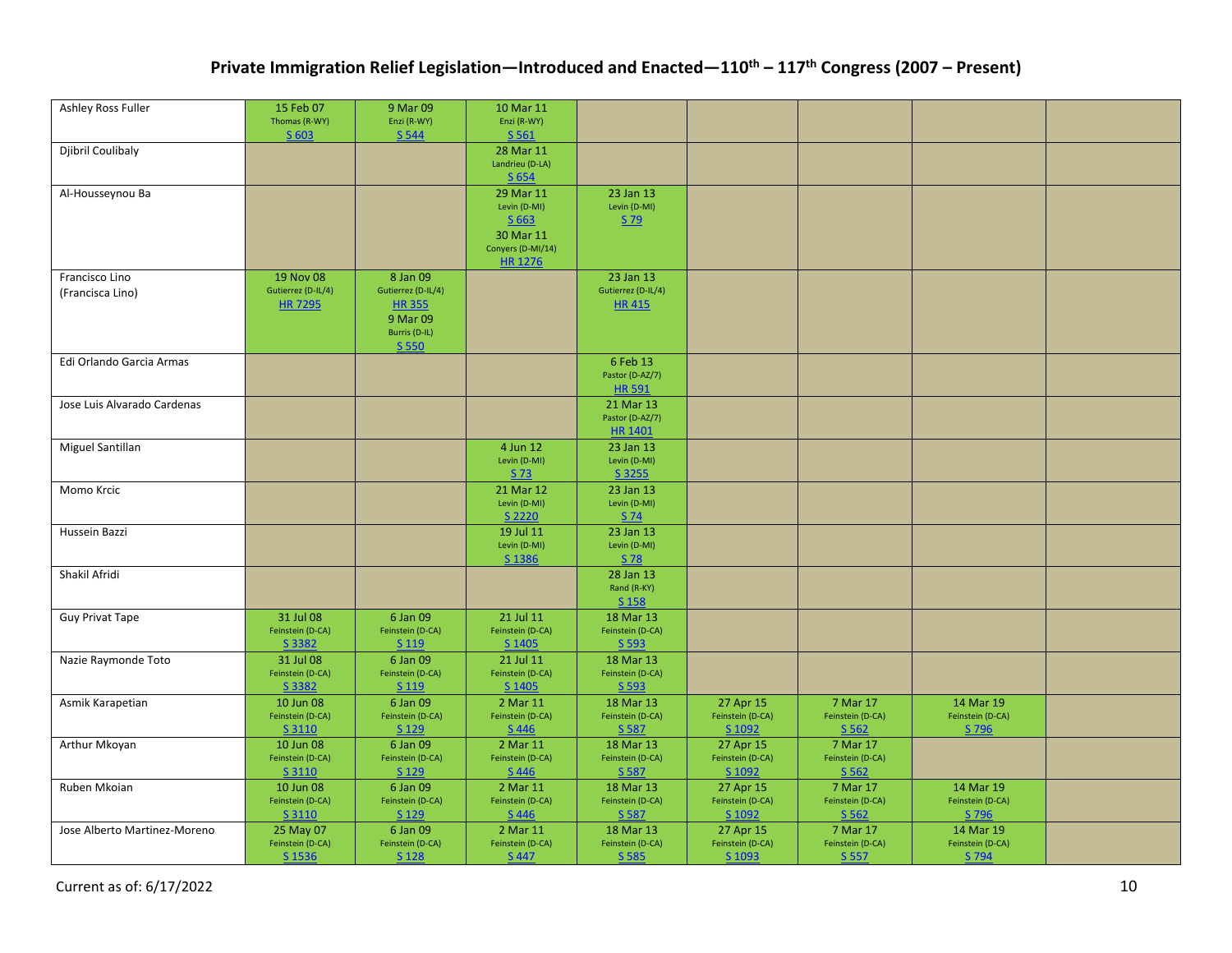|                                                |                    |                    |                    |                    | 27 Apr 15          |                    |                     |                     |
|------------------------------------------------|--------------------|--------------------|--------------------|--------------------|--------------------|--------------------|---------------------|---------------------|
| Micaela Lopez Martinez                         | 25 May 07          | 6 Jan 09           | 2 Mar 11           | 18 Mar 13          |                    | 7 Mar 17           | 14 Mar 19           |                     |
|                                                | Feinstein (D-CA)   | Feinstein (D-CA)   | Feinstein (D-CA)   | Feinstein (D-CA)   | Feinstein (D-CA)   | Feinstein (D-CA)   | Feinstein (D-CA)    |                     |
|                                                | S 1536             | S 128              | S 447              | S 585              | S 1093             | S 557              | S 794               |                     |
| <b>Adilene Martinez</b>                        | 25 May 07          | 6 Jan 09           | 2 Mar 11           | 18 Mar 13          | 27 Apr 15          | 7 Mar 17           | 14 Mar 19           |                     |
|                                                | Feinstein (D-CA)   | Feinstein (D-CA)   | Feinstein (D-CA)   | Feinstein (D-CA)   | Feinstein (D-CA)   | Feinstein (D-CA)   | Feinstein (D-CA)    |                     |
|                                                | S 1536             | S 128              | S 447              | S 585              | S 1093             | S 557              | S 794               |                     |
| <b>Malachy McAllister</b>                      | 21 Mar 07          |                    |                    |                    | 12 Apr 16          | 16 Feb 17          | 5 Mar 19            |                     |
| 1st bill: HR 5003, 22 Jul 04, Rothman (D-NJ/9) | Rothman (D-NJ/9)   |                    |                    |                    | Pascrell (D-NJ/19) | Pascrell (D-NJ/9)  | Pascrell (D-NJ/9)   |                     |
|                                                | <b>HR 1637</b>     |                    |                    |                    | <b>HR4920</b>      | <b>HR 1199</b>     | <b>HR 1547</b>      |                     |
|                                                | 2 Nov 07           |                    |                    |                    | 14 Apr 16          | 16 Feb 17          | 5 Mar 19            |                     |
|                                                | Menendez (D-NJ)    |                    |                    |                    | Menendez (D-NJ)    | Menendez (D-NJ)    | Menendez (D-NJ)     |                     |
|                                                | S 2301             |                    |                    |                    | S 2801             | S 433              | S 653               |                     |
| Nicola McAllister                              | 21 Mar 07          |                    |                    |                    | 12 Apr 16          | 16 Feb 17          | 5 Mar 19            |                     |
| 1st bill: HR 5003, 22 Jul 04, Rothman (D-NJ/9) | Rothman (D-NJ/9)   |                    |                    |                    | Pascrell (D-NJ/19) | Pascrell (D-NJ/9)  | Pascrell (D-NJ/9)   |                     |
|                                                | <b>HR 1637</b>     |                    |                    |                    | <b>HR4920</b>      | HR 1199            | <b>HR 1547</b>      |                     |
|                                                | 2 Nov 07           |                    |                    |                    | 14 Apr 16          | 16 Feb 17          | 5 Mar 19            |                     |
|                                                | Menendez (D-NJ)    |                    |                    |                    | Menendez (D-NJ)    | Menendez (D-NJ)    | Menendez (D-NJ)     |                     |
|                                                | S 2301             |                    |                    |                    | S 2801             | S433               | S 653               |                     |
| Sean Ryan McAllister                           | 21 Mar 07          |                    |                    |                    | 12 Apr 16          | 16 Feb 17          | 5 Mar 19            |                     |
| 1st bill: HR 5003, 22 Jul 04, Rothman (D-NJ/9) | Rothman (D-NJ/9)   |                    |                    |                    | Pascrell (D-NJ/19) | Pascrell (D-NJ/9)  | Pascrell (D-NJ/9)   |                     |
|                                                | <b>HR 1637</b>     |                    |                    |                    | <b>HR4920</b>      | <b>HR 1199</b>     | <b>HR 1547</b>      |                     |
|                                                |                    |                    |                    |                    |                    |                    |                     |                     |
|                                                | 2 Nov 07           |                    |                    |                    | 14 Apr 16          | 16 Feb 17          | 5 Mar 19            |                     |
|                                                | Menendez (D-NJ)    |                    |                    |                    | Menendez (D-NJ)    | Menendez (D-NJ)    | Menendez (D-NJ)     |                     |
|                                                | S 2301             |                    |                    |                    | S 2801             | S433               | S 653               |                     |
| Jeanette Vizguerra-Ramirez                     |                    |                    |                    | 7 Jan 14           | 14 Jan 15          | 30 Jan 17          | 30 Jan 17           |                     |
|                                                |                    |                    |                    | Polis (D-CO/2)     | Polis (D-CO/2)     | Polis (D-CO/2)     | Neguse (D-CO/2)     |                     |
|                                                |                    |                    |                    | <b>HR 3817</b>     | <b>HR 397</b>      | <b>HR 752</b>      | <b>HR 1991</b>      |                     |
|                                                |                    |                    |                    |                    |                    | 9 Mar 17           |                     |                     |
|                                                |                    |                    |                    |                    |                    | Bennet (D-CO)      |                     |                     |
|                                                |                    |                    |                    |                    |                    | S 603              |                     |                     |
| Beloved Jefeti                                 |                    |                    |                    |                    | 9 Sep 15           | 16 Feb 17          |                     |                     |
|                                                |                    |                    |                    |                    | Davis (D-CA/53)    | Davis (D-CA/53)    |                     |                     |
|                                                |                    |                    |                    |                    | <b>HR 3469</b>     | <b>HR 1197</b>     |                     |                     |
| Amer Numan Barhoum Othman                      |                    |                    |                    | 6 Jun 13           |                    | 27 Feb 17          |                     |                     |
| (aka: Adi, Amer)                               |                    |                    |                    | Ryan (D-OH/13)     |                    | Ryan (D-OH/13)     |                     |                     |
|                                                |                    |                    |                    | <b>HR 2304</b>     |                    | <b>HR 1237</b>     |                     |                     |
| Simeon Simeonov                                | 9 Dec 08           | 8 Jan 08           | 14 Mar 11          | 2 Oct 13           | 26 Feb 15          | 13 Mar 17          | 9 Mar 20            |                     |
|                                                | Gutierrez (D-IL/4) | Gutierrez (D-IL/4) | Gutierrez (D-IL/4) | Gutierrez (D-IL/4) | Gutierrez (D-IL/4) | Gutierrez (D-IL/4) | Schakowsky (D-IL/9) |                     |
|                                                | <b>HR7319</b>      | <b>HR353</b>       | <b>HR 1569</b>     | <b>HR3238</b>      | <b>HR 1146</b>     | <b>HR 1527</b>     | <b>HR 6163</b>      |                     |
|                                                |                    | 9 Mar 09           |                    |                    |                    |                    |                     |                     |
|                                                |                    | Burris (D-IL)      |                    |                    |                    |                    |                     |                     |
|                                                |                    | S 549              |                    |                    |                    |                    |                     |                     |
| Stela Simeonova                                | 9 Dec 08           | 8 Jan 08           | 14 Mar 11          | 2 Oct 13           | 26 Feb 15          | 13 Mar 17          | 9 Mar 20            | 12 Mar 21           |
|                                                | Gutierrez (D-IL/4) | Gutierrez (D-IL/4) | Gutierrez (D-IL/4) | Gutierrez (D-IL/4) | Gutierrez (D-IL/4) | Gutierrez (D-IL/4) | Schakowsky (D-IL/9) | Schakowsky (D-IL/9) |
|                                                | <b>HR7319</b>      | <b>HR353</b>       | <b>HR 1569</b>     | <b>HR3238</b>      | <b>HR 1146</b>     | <b>HR 1527</b>     | <b>HR 6163</b>      | <b>HR 1894</b>      |
|                                                |                    | 9 Mar 09           |                    |                    |                    |                    |                     |                     |
|                                                |                    | Burris (D-IL)      |                    |                    |                    |                    |                     |                     |
|                                                |                    | S 549              |                    |                    |                    |                    |                     |                     |
| Stoyan Simenov                                 | 9 Dec 08           | 8 Jan 08           | 14 Mar 11          | 2 Oct 13           | 26 Feb 15          | 13 Mar 17          |                     |                     |
| 1st bill: HR 3649, 21 Nov 03                   | Gutierrez (D-IL/4) | Gutierrez (D-IL/4) | Gutierrez (D-IL/4) | Gutierrez (D-IL/4) | Gutierrez (D-IL/4) | Gutierrez (D-IL/4) |                     |                     |
|                                                | <b>HR7319</b>      | <b>HR 353</b>      | HR 1569            | <b>HR3238</b>      | <b>HR 1146</b>     | <b>HR 1527</b>     |                     |                     |
|                                                |                    | 9 Mar 09           |                    |                    |                    |                    |                     |                     |
|                                                |                    | Burris (D-IL)      |                    |                    |                    |                    |                     |                     |
|                                                |                    |                    |                    |                    |                    |                    |                     |                     |
|                                                |                    | S 549              |                    |                    |                    |                    |                     |                     |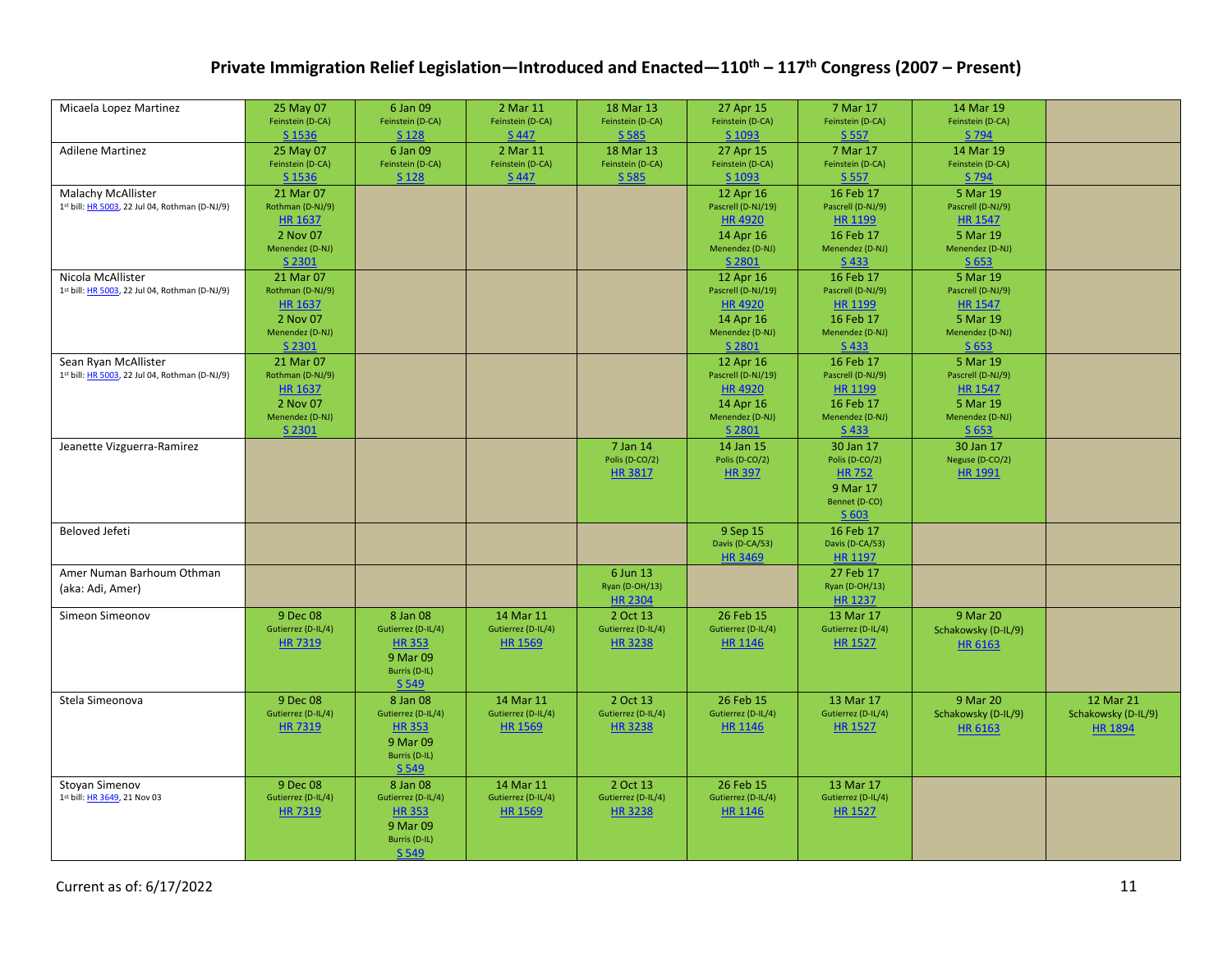| Vania Simeonova         | 9 Dec 08<br>Gutierrez (D-IL/4) | 8 Jan 08<br>Gutierrez (D-IL/4)            | 14 Mar 11<br>Gutierrez (D-IL/4) | 2 Oct 13<br>Gutierrez (D-IL/4) | 26 Feb 15<br>Gutierrez (D-IL/4)                          | 13 Mar 17<br>Gutierrez (D-IL/4)                                                                 |                                                |  |
|-------------------------|--------------------------------|-------------------------------------------|---------------------------------|--------------------------------|----------------------------------------------------------|-------------------------------------------------------------------------------------------------|------------------------------------------------|--|
|                         | HR 7319                        | <b>HR353</b><br>9 Mar 09<br>Burris (D-IL) | HR 1569                         | HR 3238                        | HR 1146                                                  | <b>HR 1527</b>                                                                                  |                                                |  |
|                         |                                | S 549                                     |                                 |                                |                                                          |                                                                                                 |                                                |  |
| Daniela Vargas          |                                |                                           |                                 |                                |                                                          | 6 Apr 17<br>Thompson (D-MS/2)<br><b>HR 2082</b>                                                 |                                                |  |
| Arturo Hernandez-Garcia |                                |                                           |                                 |                                | 3 Feb 15<br>Perlmutter (D-CO/7)<br><b>HR 698</b>         | 1 May 17<br>Perlmutter (D-CO/7)<br><b>HR 2280</b><br>27 Apr 17<br>Bennet (D-CO)<br><u>S 979</u> | 12 Mar 19<br>Perlmutter (D-CO/7)<br>HR 1703    |  |
| <b>Myles Newlove</b>    |                                |                                           |                                 |                                | 8 Sep 15<br>Hunter (R-CA/50)<br>HR 3272                  |                                                                                                 |                                                |  |
| Max Villatros           |                                |                                           |                                 |                                | 15 Jan 16<br>Loebsack (D-IA/2)<br>HR 4261                |                                                                                                 |                                                |  |
| Myung Mok Bae           |                                |                                           |                                 |                                | 1 Apr 16<br>Bordallo (D-GU/At<br>Large)<br><b>HR4659</b> |                                                                                                 |                                                |  |
| Kei Za Ryu Bae          |                                |                                           |                                 |                                | 1 Apr 16<br>Bordallo (D-GU/At<br>Large)<br><b>HR4659</b> |                                                                                                 |                                                |  |
| Yeganeh Salehi Rezaian  |                                |                                           |                                 |                                | 28 Sep 16<br>Huffman (D-CA/2)<br>HR 6296                 |                                                                                                 |                                                |  |
| <b>Erdal Eded</b>       |                                |                                           |                                 |                                | 8 Sep 15<br>Ryan (D-OH/3)<br>HR 3230                     |                                                                                                 |                                                |  |
| Luis Barrios            |                                |                                           |                                 |                                |                                                          | 3 May 17<br>Blumenthal (D-CT)<br>S 1019                                                         |                                                |  |
| Garmukh Singh           |                                |                                           |                                 |                                |                                                          | 4 May 17<br>Lowenthal (D-CA/47)<br><b>HR 2398</b>                                               |                                                |  |
| Valent Kolami           |                                |                                           |                                 |                                |                                                          | 15 May 17<br><b>Blumenthal (D-CT)</b><br>$S$ 1120                                               | 15 May 17<br><b>Blumenthal (D-CT)</b><br>S 449 |  |
| Andres Magana Ortiz     |                                |                                           |                                 |                                |                                                          | 6 Jul 17<br>Gabbard (D-HI/2)<br><b>HR 2794</b>                                                  |                                                |  |
| <b>Martin Martinez</b>  |                                |                                           |                                 |                                |                                                          | 20 Jun 17<br>Maloney (D-NY/18)<br>HR 2971                                                       |                                                |  |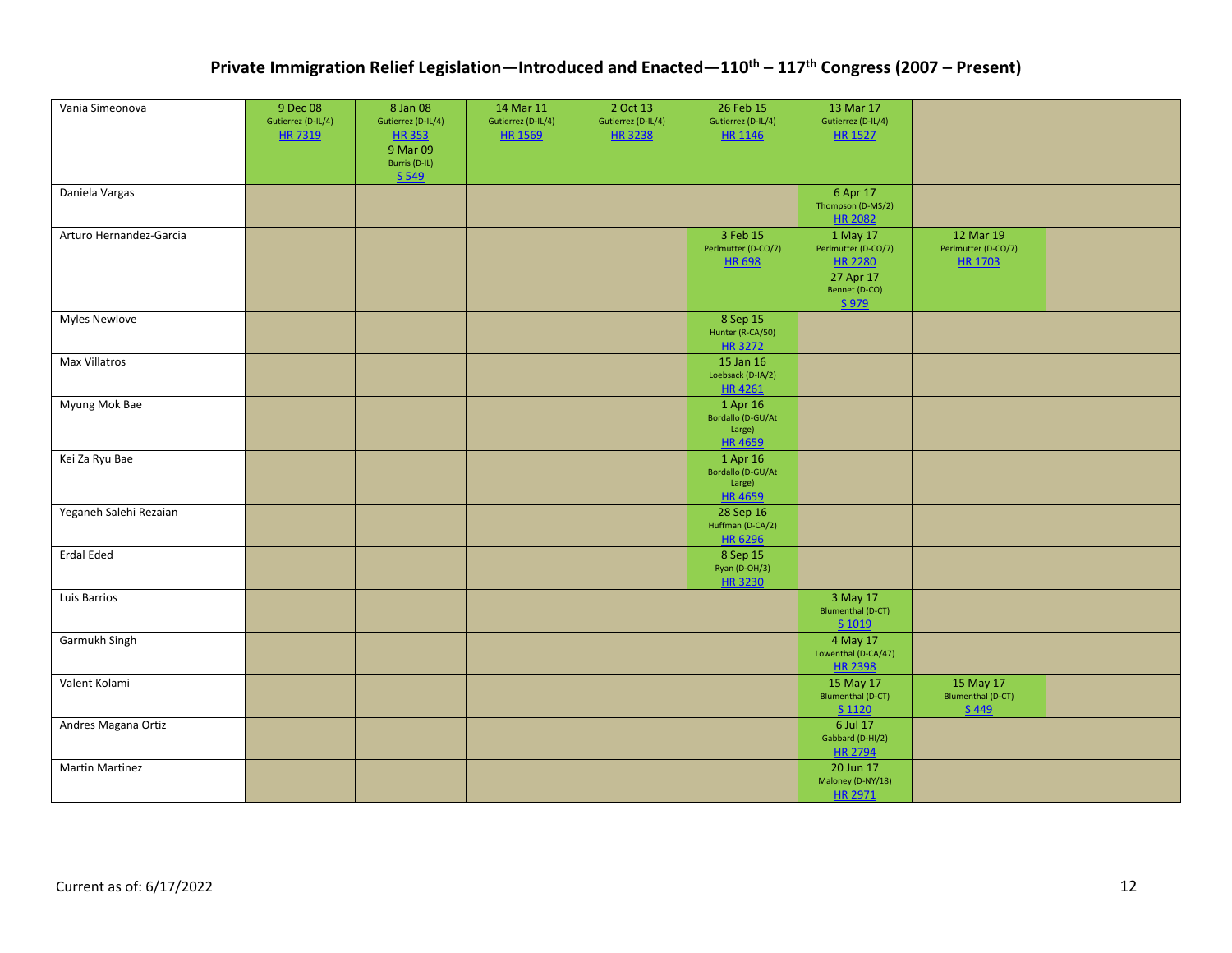| Christopher William Gard        |  |  | 11 Jul 17                  |  |
|---------------------------------|--|--|----------------------------|--|
|                                 |  |  | Franks (R-AZ/8)            |  |
|                                 |  |  | HR 3188                    |  |
|                                 |  |  | Wagner (R-MO/2)            |  |
|                                 |  |  | HR 3189                    |  |
|                                 |  |  | Wenstrup (R-OH/2)          |  |
|                                 |  |  | HR 3190                    |  |
| Constance Rhoda Keely Yates     |  |  | 11 Jul 17                  |  |
|                                 |  |  | Franks (R-AZ/8)            |  |
|                                 |  |  | HR 3188<br>Wagner (R-MO/2) |  |
|                                 |  |  | HR 3189                    |  |
|                                 |  |  | Wenstrup (R-OH/2)          |  |
|                                 |  |  | HR 3190                    |  |
| Charles Matthew Willian Gard    |  |  | 11 Jul 17                  |  |
|                                 |  |  | Franks (R-AZ/8)            |  |
|                                 |  |  | HR 3188                    |  |
|                                 |  |  | Wagner (R-MO/2)            |  |
|                                 |  |  | HR 3189                    |  |
|                                 |  |  | Wenstrup (R-OH/2)          |  |
|                                 |  |  | HR 3190                    |  |
| Liu Xia                         |  |  | 19 Jul 17                  |  |
|                                 |  |  | Cruz (R-TX)                |  |
|                                 |  |  | S 1587                     |  |
| Nury Chavarria                  |  |  | 25 Jul 17                  |  |
|                                 |  |  | Blumenthal (D-CT)          |  |
|                                 |  |  | $S$ 1625                   |  |
| Marco Antonio Reyes             |  |  | 3 Aug 17                   |  |
|                                 |  |  | Blumenthal (D-CT)          |  |
|                                 |  |  | S 1760                     |  |
| Hugio Mejia                     |  |  | 14 Sep 17                  |  |
|                                 |  |  | Huffman (D-CA/2)           |  |
|                                 |  |  | HR 3801                    |  |
| Adrian Emin                     |  |  | 18 Sep 17                  |  |
|                                 |  |  | <b>Blumenthal (D-CT)</b>   |  |
|                                 |  |  | S 1826                     |  |
| Maria Guadalupe Mendoza         |  |  | 5 Sep 17                   |  |
| (Sanchez)                       |  |  | Feinstein (D-CA)           |  |
|                                 |  |  | S 1763                     |  |
|                                 |  |  | 21 Sep 17                  |  |
|                                 |  |  | Lee $(D-CA/13)$            |  |
|                                 |  |  | HR 3818                    |  |
| Eusebio Sanchez Mejia           |  |  | 5 Sep 17                   |  |
|                                 |  |  | Feinstein (D-CA)           |  |
|                                 |  |  | S 1763                     |  |
|                                 |  |  | 21 Sep 17                  |  |
|                                 |  |  | Lee $(D-CA/13)$            |  |
|                                 |  |  | HR 3818                    |  |
| Vianney Esbeydi Sanchez Mendoza |  |  | 5 Sep 17                   |  |
|                                 |  |  | Feinstein (D-CA)           |  |
|                                 |  |  | $S$ 1763                   |  |
|                                 |  |  | 21 Sep 17                  |  |
|                                 |  |  | Lee $(D-CA/13)$            |  |
|                                 |  |  | HR 3818                    |  |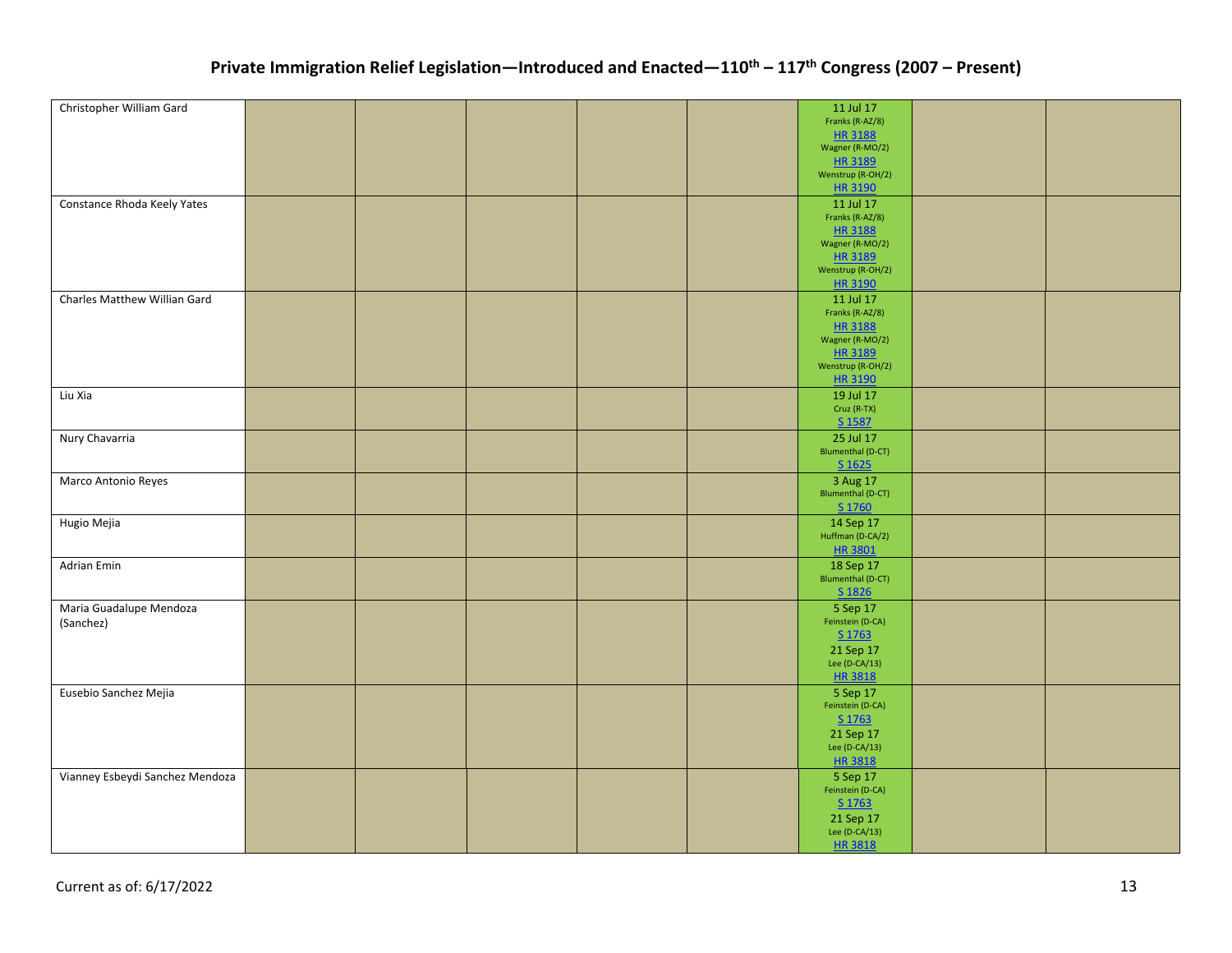| Melecio Andazola-Morales       |  |  | 9 Nov 17                     |                              | 16 Dec 21                   |
|--------------------------------|--|--|------------------------------|------------------------------|-----------------------------|
|                                |  |  | Perlmutter (D-CO/7)          |                              | Perlmutter (D-CO/7)         |
|                                |  |  | <b>HR4371</b>                |                              | <b>HR6325</b>               |
|                                |  |  | 13 Nov 17                    |                              |                             |
|                                |  |  | Bennet (D-CO)                |                              |                             |
|                                |  |  | S 2118                       |                              |                             |
| Arpita Kurdekar                |  |  | 12 Dec 17                    | 16 Jan 19                    | 1 Feb 21                    |
|                                |  |  | Kuster (D-NH/2)              | Kuster (D-NH/2)              | Kuster (D-NH/2)             |
|                                |  |  | HR 4634                      | <b>HR631</b>                 | <b>HR680</b>                |
|                                |  |  |                              | <b>Passed House</b>          | <b>Passed House</b>         |
| Girish Kurdekar                |  |  | 12 Dec 17<br>Kuster (D-NH/2) | 16 Jan 19<br>Kuster (D-NH/2) | 1 Feb 21<br>Kuster (D-NH/2) |
|                                |  |  | <b>HR4634</b>                | <b>HR631</b>                 | <b>HR 680</b>               |
|                                |  |  |                              | <b>Passed House</b>          | <b>Passed House</b>         |
| Vandana Kurdekar               |  |  | 12 Dec 17                    | 16 Jan 19                    | 1 Feb 21                    |
|                                |  |  | Kuster (D-NH/2)              | Kuster (D-NH/2)              | Kuster (D-NH/2)             |
|                                |  |  | <b>HR4634</b>                | <b>HR631</b>                 | <b>HR680</b>                |
|                                |  |  |                              | <b>Passed House</b>          | <b>Passed House</b>         |
| Joel Perez Hernandez           |  |  | 5 Feb 18                     |                              |                             |
|                                |  |  | Clarke (D-NY/9)              |                              |                             |
|                                |  |  | HR 4936                      |                              |                             |
| Ravidath Lawrence Ragbir       |  |  | 5 Feb 18                     | 14 May 19                    | 18 Feb 21                   |
|                                |  |  | Velazquez (D-NY/7)           | Velazquez (D-NY/7)           | Velazquez (D-NY/7)          |
|                                |  |  | <b>HR4937</b>                | <b>HR 2738</b>               | HR 1191                     |
| Miguel Angel Perez-Montes, Jr. |  |  | 8 Feb 18                     |                              |                             |
|                                |  |  | Duckworth (D-IL)             |                              |                             |
|                                |  |  | S 2411                       |                              |                             |
| Syed Ahmed Jamal               |  |  | 13 Feb 18                    |                              |                             |
|                                |  |  | Jenkins (R-KS/2)             |                              |                             |
|                                |  |  | <b>HR 5010</b>               |                              |                             |
| Zaynaub Jahan Chowdhury        |  |  | 13 Feb 18                    |                              |                             |
|                                |  |  | Jenkins (R-KS/2)             |                              |                             |
|                                |  |  | <b>HR 5010</b>               |                              |                             |
| Carmela Apolonio Hernandez     |  |  | 25 Apr 18                    |                              |                             |
|                                |  |  | Brady (D-PA/1)               |                              |                             |
|                                |  |  | <b>HR 5623</b>               |                              |                             |
| Edwin Artillero Apolonio       |  |  | 25 Apr 18                    |                              |                             |
|                                |  |  | Brady (D-PA/1)               |                              |                             |
|                                |  |  | <b>HR 5623</b>               |                              |                             |
| Yoselin Artillero Apolonio     |  |  | 25 Apr 18                    |                              |                             |
|                                |  |  | Brady (D-PA/1)               |                              |                             |
|                                |  |  | <b>HR 5623</b>               |                              |                             |
| Keyri Artillero Apolonio       |  |  | 25 Apr 18<br>Brady (D-PA/1)  |                              |                             |
|                                |  |  | <b>HR 5623</b>               |                              |                             |
| Fidel Artillero Apolonio       |  |  |                              |                              |                             |
|                                |  |  | 25 Apr 18<br>Brady (D-PA/1)  |                              |                             |
|                                |  |  | <b>HR 5623</b>               |                              |                             |
| Mykhaylo Gnatyuk               |  |  | 27 Apr 18                    |                              | 2 Mar 22                    |
|                                |  |  | Davis (D-IL/7)               |                              | Davis (D-IL/7)              |
|                                |  |  | <b>HR 5668</b>               |                              | <b>HR 6908</b>              |
| Melnik Gnatyuk                 |  |  | 27 Apr 18                    |                              | 2 Mar 22                    |
|                                |  |  | Davis (D-IL/7)               |                              | Davis (D-IL/7)              |
|                                |  |  | <b>HR 5668</b>               |                              | <b>HR 6908</b>              |
|                                |  |  |                              |                              |                             |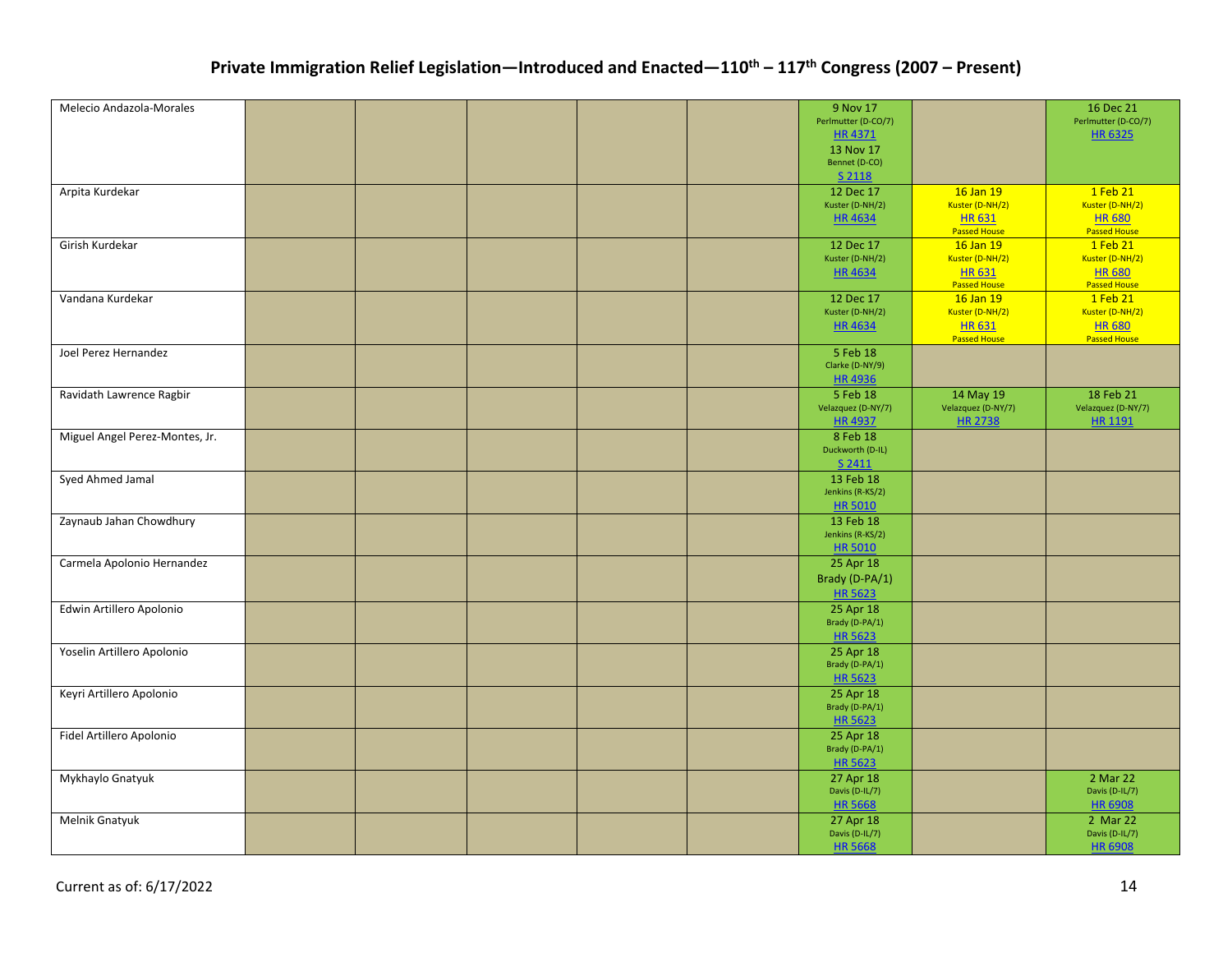| Alejandra Juarez                |  |  | 21 Jun 18<br>Soto (D-FL/9)  | 15 Jan 19<br>Soto (D-FL/9)           | 25 Jan 21<br>Soto (D-FL/9)       |
|---------------------------------|--|--|-----------------------------|--------------------------------------|----------------------------------|
|                                 |  |  | HR 6191                     | <b>HR581</b>                         | <b>HR495</b>                     |
| Francis Anwana                  |  |  | 13 Sep 18                   |                                      |                                  |
|                                 |  |  | Kildee (D-MI/5)             |                                      |                                  |
|                                 |  |  | HR 6829                     |                                      |                                  |
| Gualterio Lazaro Santos Santos  |  |  | 14 Nov 18                   | 9 Sep 19                             |                                  |
|                                 |  |  | Correa (D-CA/46)<br>HR 7134 | Correa (D-CA/46)<br><b>HR4260</b>    |                                  |
| Emilio Gutierrez Soto           |  |  |                             | 13 Mar 19                            |                                  |
|                                 |  |  |                             | Dingell (D-MI/12)                    |                                  |
|                                 |  |  |                             | HR 1751                              |                                  |
| Oscar Emilio Gutierrez Soto     |  |  |                             | 13 Mar 19                            |                                  |
|                                 |  |  |                             | Dingell (D-MI/12)                    |                                  |
|                                 |  |  |                             | HR 1751                              |                                  |
| Claudio Marcelo Rojas           |  |  |                             | 26 Mar 19                            |                                  |
|                                 |  |  |                             | Deutch (D-FL/22)                     |                                  |
|                                 |  |  |                             | <b>HR 1894</b>                       |                                  |
| Edgar Baltazar Garcia           |  |  |                             | 29 Apr 19                            |                                  |
|                                 |  |  |                             | Gonzalez (D-TX/15)<br><b>HR 2394</b> |                                  |
| Yesenia Camacho Alvarez         |  |  |                             | 3 Jun 19                             |                                  |
|                                 |  |  |                             | Correa (D-CA/46)                     |                                  |
|                                 |  |  |                             | <b>HR 3075</b>                       |                                  |
| Ingrid Encalada Latorre         |  |  |                             | 24 Jun 19                            | 13 May 21                        |
|                                 |  |  |                             | Neguse (D-CO/2)                      | Neguse (D-CO/2)                  |
|                                 |  |  |                             | <b>HR 3455</b>                       | <b>HR3232</b>                    |
| Rene Alexander Garcia Maldonado |  |  |                             | 12 Jul 19                            | 22 Feb 21                        |
|                                 |  |  |                             | Lacy (D-MO/1)                        | Bush (D-MO/1)                    |
|                                 |  |  |                             | <b>HR3750</b>                        | HR 1191                          |
| Cesar Carlos Silva Rodriguez    |  |  |                             | 25 Jul 19                            | 11 Jan 22                        |
|                                 |  |  |                             | Cortez Masto (D-NV)<br>S 2267        | Cortez Masto (D-NV)<br>S 3475    |
|                                 |  |  |                             | 6 Feb 20                             |                                  |
|                                 |  |  |                             | Horsford (D-NV/4)                    |                                  |
|                                 |  |  |                             | <b>HR 5798</b>                       |                                  |
| <b>Edith Espinal Moreno</b>     |  |  |                             | 30 Aug 19                            |                                  |
|                                 |  |  |                             | Beatty (D-OH/3)                      |                                  |
|                                 |  |  |                             | <b>HR4224</b>                        |                                  |
| Maria Isabel Bueso Barrera      |  |  |                             | 30 Aug 19                            | 3 Feb 21                         |
|                                 |  |  |                             | DeSaulnier (D-CA/11)                 | DeSaulnier (D-CA/11)             |
|                                 |  |  |                             | <b>HR4225</b><br><b>Passed House</b> | <b>HR 785</b><br>12 Jul 21       |
|                                 |  |  |                             | 16 Oct 19                            | <b>Passed House</b>              |
|                                 |  |  |                             | Feinstein (D-CA)                     | Feinstein (D-CA)                 |
|                                 |  |  |                             | S 2612                               | Padilla (D-CA)                   |
|                                 |  |  |                             |                                      | S 2313                           |
| Alberto Bueso Mendoza           |  |  |                             | 30 Aug 19                            | 3 Feb 21                         |
|                                 |  |  |                             | DeSaulnier (D-CA/11)                 | DeSaulnier (D-CA/11)             |
|                                 |  |  |                             | <b>HR4225</b><br><b>Passed House</b> | <b>HR 785</b>                    |
|                                 |  |  |                             | 16 Oct 19                            | 12 Jul 21<br><b>Passed House</b> |
|                                 |  |  |                             | Feinstein (D-CA)                     | Feinstein (D-CA)                 |
|                                 |  |  |                             | S 2612                               | Padilla (D-CA)                   |
|                                 |  |  |                             |                                      | S 2313                           |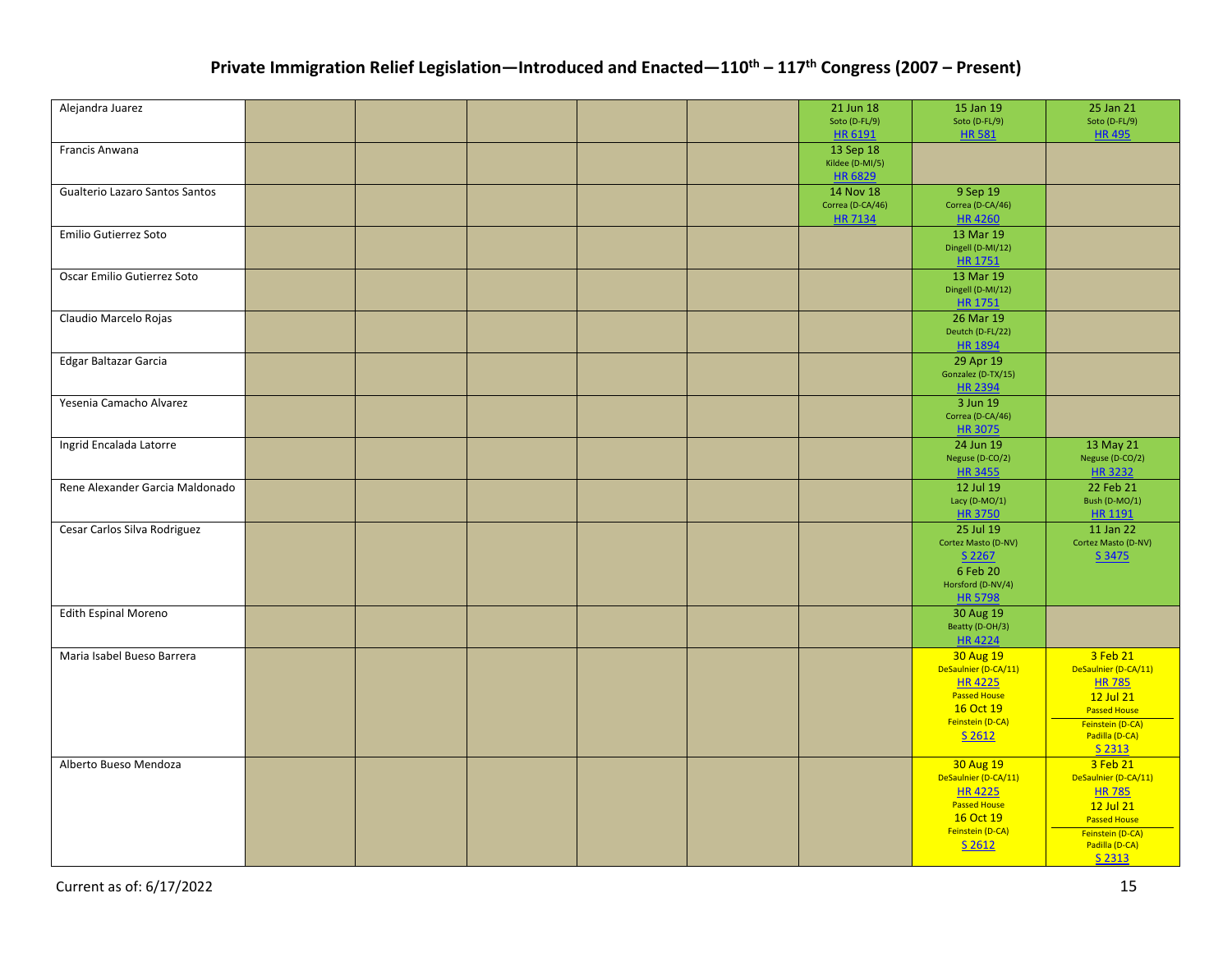| Karla Maria Barrera De Bueso  |  |  |  | 30 Aug 19                | 3 Feb 21                 |
|-------------------------------|--|--|--|--------------------------|--------------------------|
|                               |  |  |  | DeSaulnier (D-CA/11)     | DeSaulnier (D-CA/11)     |
|                               |  |  |  | <b>HR4225</b>            | <b>HR 785</b>            |
|                               |  |  |  | <b>Passed House</b>      | 12 Jul 21                |
|                               |  |  |  | 16 Oct 19                | <b>Passed House</b>      |
|                               |  |  |  | Feinstein (D-CA)         | Feinstein (D-CA)         |
|                               |  |  |  | S 2612                   | Padilla (D-CA)           |
|                               |  |  |  |                          | S 2313                   |
| Ana Lucia Bueso Barrera       |  |  |  | 30 Aug 19                |                          |
|                               |  |  |  | DeSaulnier (D-CA/11)     |                          |
|                               |  |  |  |                          |                          |
|                               |  |  |  | HR 4225<br>Passed House  |                          |
| Uwe Romeike                   |  |  |  | 4 Oct 19                 |                          |
|                               |  |  |  | Roe (R-TN/1)             |                          |
|                               |  |  |  | <b>HR4616</b>            |                          |
| Hanneiore Romeike             |  |  |  | 4 Oct 19                 |                          |
|                               |  |  |  | Roe (R-TN/1)             |                          |
|                               |  |  |  | HR 4616                  |                          |
|                               |  |  |  |                          |                          |
| Daniel Romeike                |  |  |  | 4 Oct 19                 |                          |
|                               |  |  |  | Roe (R-TN/1)             |                          |
|                               |  |  |  | HR 4616                  |                          |
| Lydia Romeike                 |  |  |  | 4 Oct 19                 |                          |
|                               |  |  |  | Roe (R-TN/1)             |                          |
|                               |  |  |  | <b>HR4616</b>            |                          |
| Josua Romeike                 |  |  |  | 4 Oct 19                 |                          |
|                               |  |  |  | Roe (R-TN/1)             |                          |
|                               |  |  |  | HR 4616                  |                          |
| Christian Romeike             |  |  |  | 4 Oct 19                 |                          |
|                               |  |  |  | Roe (R-TN/1)             |                          |
|                               |  |  |  | HR 4616                  |                          |
|                               |  |  |  |                          |                          |
| Damaris Romeike               |  |  |  | 4 Oct 19                 |                          |
|                               |  |  |  | Roe (R-TN/1)             |                          |
|                               |  |  |  | <b>HR4616</b>            |                          |
| Alirio Palacios Gamez         |  |  |  | 12 Nov 19                | 19 Jan 21                |
|                               |  |  |  | Doggett (D-TX/35)        | Doggett (D-TX/35)        |
|                               |  |  |  | <b>HR 5058</b>           | <b>HR 372</b>            |
|                               |  |  |  |                          | 25 Jan 21                |
|                               |  |  |  |                          | Castro (D-TX/20)         |
|                               |  |  |  |                          | <b>HR493</b>             |
| Hilda Veronica Ramirez Mendez |  |  |  | 12 Nov 19                | 19 Jan 21                |
|                               |  |  |  | Doggett (D-TX/35)        | Doggett (D-TX/35)        |
|                               |  |  |  | <b>HR 5058</b>           | <b>HR372</b>             |
|                               |  |  |  |                          |                          |
|                               |  |  |  |                          | 25 Jan 21                |
|                               |  |  |  |                          | Castro (D-TX/20)         |
|                               |  |  |  |                          | <b>HR493</b>             |
| Jayro Ivan Juarez Ramirez     |  |  |  | 12 Nov 19                | 19 Jan 21                |
|                               |  |  |  | Doggett (D-TX/35)        | Doggett (D-TX/35)        |
|                               |  |  |  | <b>HR 5058</b>           | <b>HR 372</b>            |
|                               |  |  |  |                          | 25 Jan 21                |
|                               |  |  |  |                          | Castro (D-TX/20)         |
|                               |  |  |  |                          | <b>HR493</b>             |
| Yazmin Fabiola Juarez Coyoy   |  |  |  | 19 Dec 19                | 21 Jan 21                |
|                               |  |  |  | Watson Coleman (D-NJ/12) | Watson Coleman (D-NJ/12) |
|                               |  |  |  | <b>HR 5533</b>           | <b>HR445</b>             |
|                               |  |  |  |                          |                          |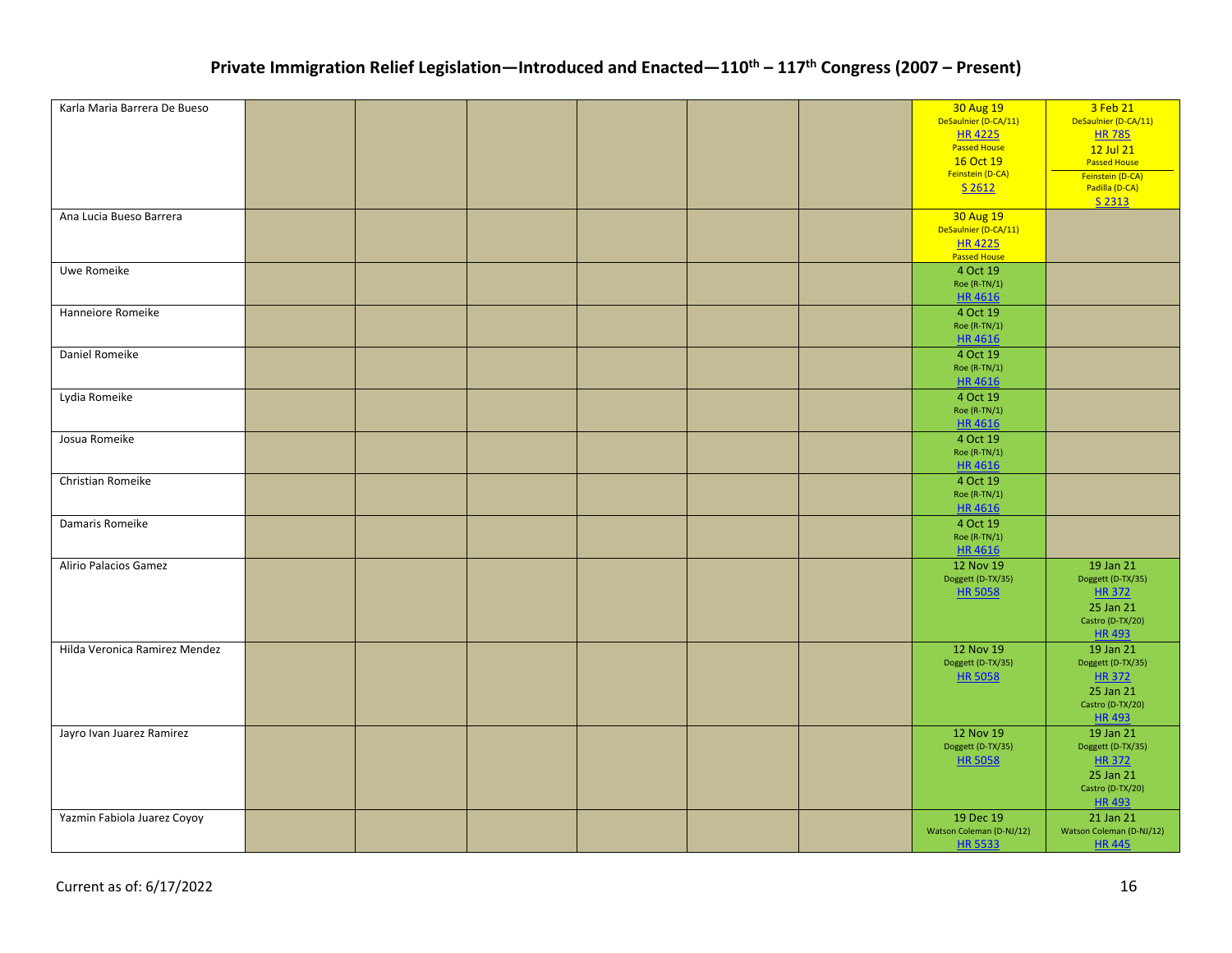| Igor Klyuchenko                |  |  |  | 15 Jan 20                        | 2 Mar 22                          |
|--------------------------------|--|--|--|----------------------------------|-----------------------------------|
|                                |  |  |  | Davis (D-IL/7)                   | Davis (D-IL/7)                    |
|                                |  |  |  | <b>HR 5622</b>                   | HR 6910                           |
| Tatyana Zvarychuk (aka Tetyana |  |  |  | 15 Jan 20                        | 2 Mar 22                          |
| Zvarychuk)                     |  |  |  | Davis (D-IL/7)                   | Davis (D-IL/7)                    |
|                                |  |  |  | HR 5623                          | HR 6909                           |
| Melnyk Rusiana                 |  |  |  | 15 Jan 20                        |                                   |
|                                |  |  |  | Davis (D-IL/7)                   |                                   |
|                                |  |  |  | <b>HR 5624</b>                   |                                   |
| Gntyuk Mykhaylo                |  |  |  | 15 Jan 20                        |                                   |
|                                |  |  |  | Davis (D-IL/7)                   |                                   |
|                                |  |  |  | <b>HR 5624</b>                   |                                   |
| Maria Rose Versace             |  |  |  | 21 Jan 20                        |                                   |
|                                |  |  |  | Brindisi (D-NY/22)               |                                   |
|                                |  |  |  | <b>HR 5665</b>                   |                                   |
| <b>Terence George</b>          |  |  |  | 13 Feb 20                        |                                   |
|                                |  |  |  | King (R-NY/2)                    |                                   |
|                                |  |  |  | <b>HR 5910</b>                   |                                   |
|                                |  |  |  |                                  |                                   |
| Teresita Espino Ladrillo       |  |  |  | 21 Feb 20                        |                                   |
|                                |  |  |  | Green (D-TX/9)                   |                                   |
|                                |  |  |  | <b>HR 5951</b>                   |                                   |
| Manuel de Jesus Pacheco Reyes  |  |  |  | 9 Mar 20                         |                                   |
|                                |  |  |  | Gabbard (D-HI/2)<br>HR 6162      |                                   |
|                                |  |  |  |                                  |                                   |
| Rebecca Trimble                |  |  |  | 12 Mar 20<br>Murkowski (R-AK)    | 1 Feb 21<br>Young (R-AK/At Large) |
|                                |  |  |  | S 3490                           | <b>HR681</b>                      |
|                                |  |  |  | 27 Jul 20                        | <b>Passed House</b>               |
|                                |  |  |  | Young (R-AK/At Large)            | 16 Mar 21                         |
|                                |  |  |  | <b>HR 7807</b>                   | Murkowski (R-AK)                  |
|                                |  |  |  |                                  | S 776                             |
| Victoria Galindo Lopez         |  |  |  | 8 Jun 20                         | 4 Jan 21                          |
|                                |  |  |  | Brownley (D-CA/26)               | Brownley (D-CA/26)                |
|                                |  |  |  | <b>HR 7146</b>                   | <b>HR 187</b>                     |
|                                |  |  |  | <b>Passed House</b>              | <b>Passed House</b>               |
| Median El-Mostrah              |  |  |  | 9 Jul 20                         | 2 Feb 21                          |
| (aka Median El-Moustrah)       |  |  |  | Tlaib (D-MI/13)                  | Tlaib (D-MI/13)                   |
|                                |  |  |  | <b>HR 7572</b>                   | <b>HR739</b>                      |
| Lucio Enrique Perez Ortiz      |  |  |  | <b>Passed House</b><br>13 Oct 20 | <b>Passed House</b><br>13 Apr 21  |
|                                |  |  |  | McGovern (D-MA/2)                | McGovern (D-MA/2)                 |
|                                |  |  |  | <b>HR 8593</b>                   | HR 2496                           |
| Dora Gonzalez Santizo,         |  |  |  | 13 Oct 20                        | 13 Apr 21                         |
|                                |  |  |  | McGovern (D-MA/2)                | McGovern (D-MA/2)                 |
|                                |  |  |  | <b>HR 8593</b>                   | HR 2496                           |
| Edvin Oriany Perez Gonzalez    |  |  |  | 13 Oct 20                        | 13 Apr 21                         |
|                                |  |  |  | McGovern (D-MA/2)                | McGovern (D-MA/2)                 |
|                                |  |  |  | <b>HR 8593</b>                   | HR 2496                           |
| Irida Kakhtiranova             |  |  |  | 13 Oct 20                        | 13 Apr 21                         |
|                                |  |  |  | McGovern (D-MA/2)                | McGovern (D-MA/2)                 |
|                                |  |  |  | <b>HR 8594</b>                   | <b>HR 2495</b>                    |